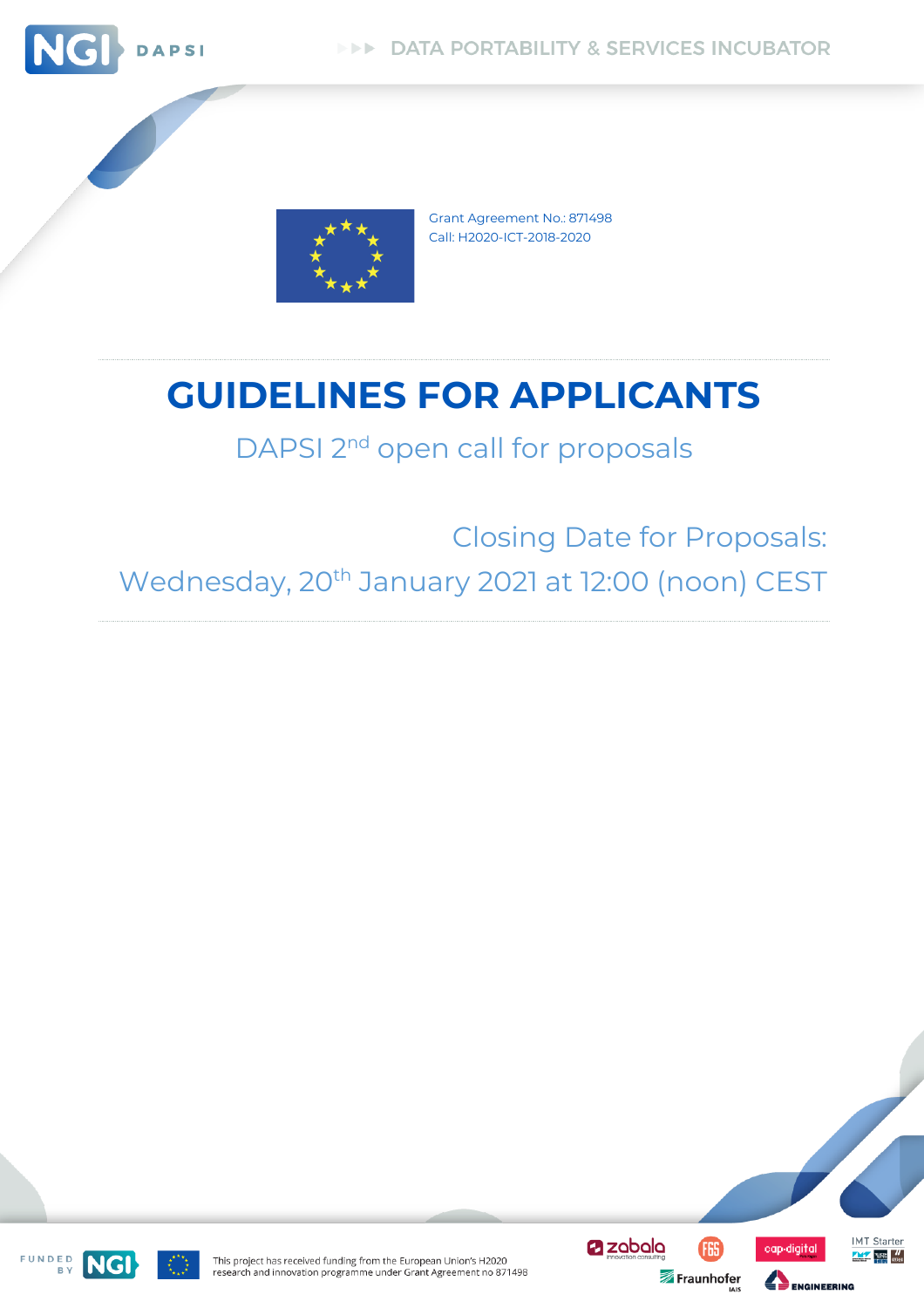



DAPSI

**NG** 

| ı   |  |
|-----|--|
| 1.1 |  |
| 1.2 |  |
| 2   |  |
| 2.1 |  |
| 2.2 |  |
| 2.3 |  |
| 2.4 |  |
| 2.5 |  |
| 2.6 |  |
| 2.7 |  |
| 2.8 |  |
| 2.9 |  |
| 3   |  |
| 3.1 |  |
| 3.2 |  |
| 4   |  |
| 4.1 |  |
| 5   |  |
| 6   |  |
| 6.1 |  |
| 6.2 |  |
| 7   |  |
| 8   |  |



2 zabala **GB** 

Fraunhofer



ENGINEERING

IMT Starter  $\frac{N}{\sqrt{N}}$  and  $\frac{N}{\sqrt{N}}$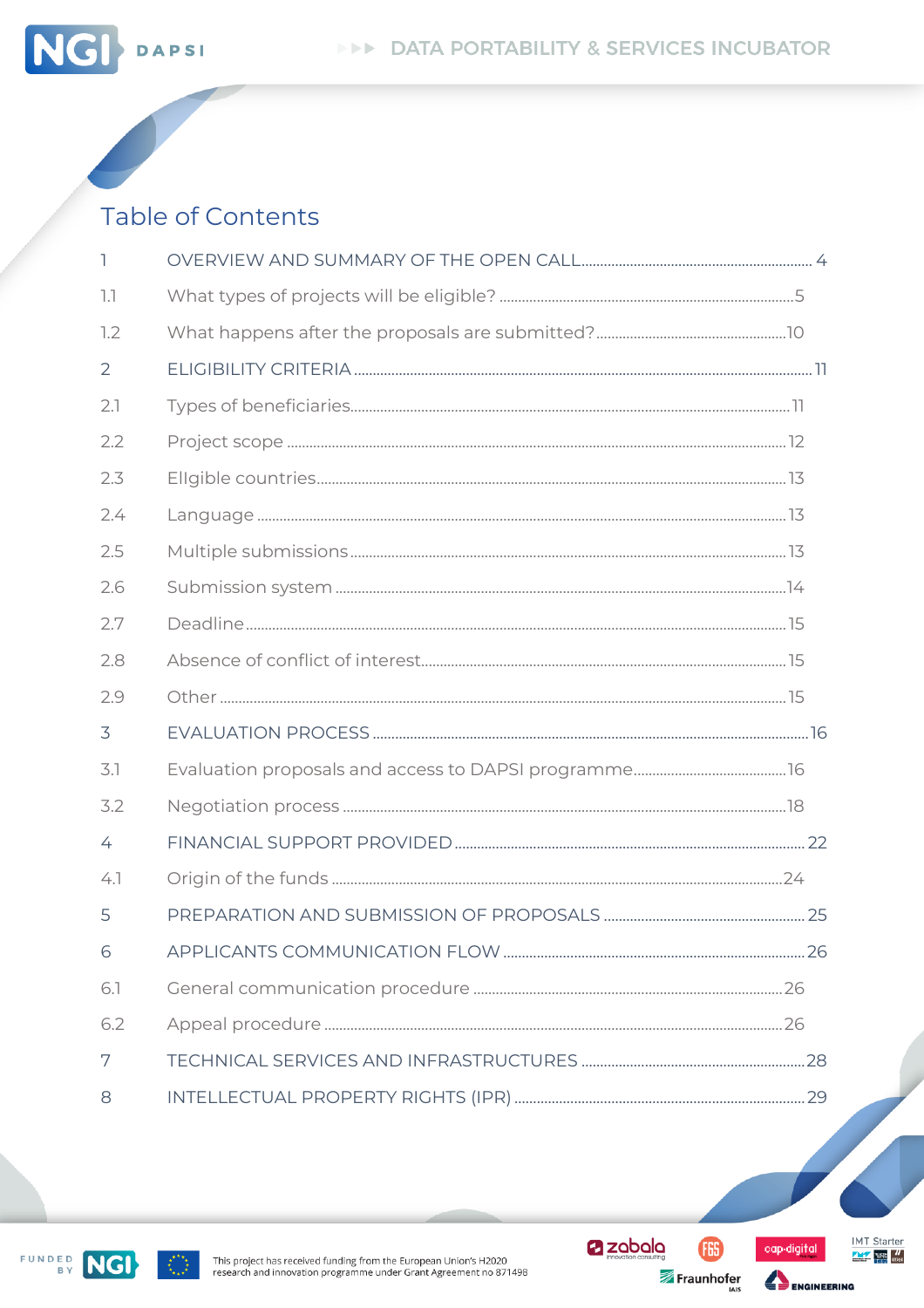

| 8.1  |    |
|------|----|
|      |    |
| 8.3  |    |
| Q    | スの |
| - 10 |    |

# **Index of Figures**





(ili)



 $\frac{N}{N}$  rate:  $\frac{N}{N}$ 

IMT Starter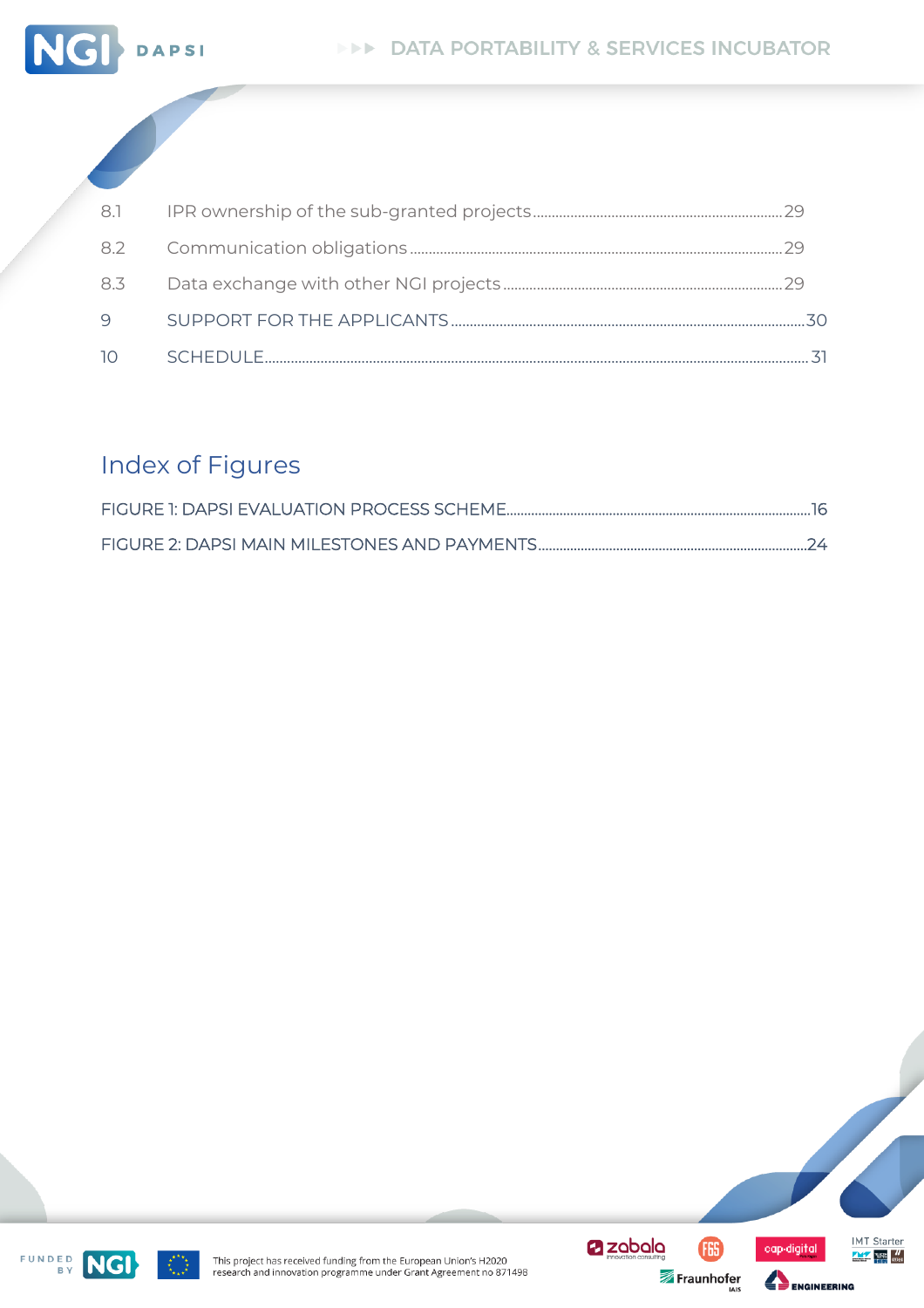

# <span id="page-3-0"></span>**1 OVERVIEW AND SUMMARY OF THE OPEN CALL**

As users of the internet, we sometimes feel as if our data is no longer under our own control. When some online service conveniently stores our data for us without even asking, it often turns out impossible to get it out in one piece later on. That is a rather hefty problem, if you consider how we do online these days. And it becomes increasingly urgent if you want to actually stop using a service – for instance because you realise that the company is seriously violating your privacy, doing business in an unethical way, overcharging you or just because you run into serious limitations of the service. At that point in time you need service portability and data portability: a convenient way to switch services and take your data with you without unnecessary friction. An important way to reach these goals, is through free and open source software that you can run anywhere – either on a machine you own yourself, or anywhere in the cloud. But of course, you still need the software to do what you need to do. And that may require significant effort.

DAPSI, the Data Portability and Services Incubator, is a European project funded by the European Commission under the European Union's Horizon 2020 Research and Innovation Programme, and part of the European Commission's Next Generation Internet (NGI) initiative.

It was launched in November 2019, to help develop address the challenge of personal data portability on the internet as foreseen under the GDPR, as well as any other interesting topics related to data and service portability including free-flow of personal data.

DAPSI will support some 50 projects through a total of three open calls in the coming three years, distributing a total amount of €5.6M.

This 2nd open call will fund some relevant open source projects that help us create a better internet, distributing a total grant of 2.1M€. Individuals and organisations can apply. The call is open for submission **from 20th November 2020 until 20th January 2021, at noon** (12 p.m.; CEST).

FUNDED



This project has received funding from the European Union's H2020 research and innovation programme under Grant Agreement no 871498 **Z** zabala

Fraunhofer



**ENGINEERING** 

**IMT** Starter  $\frac{1}{\sqrt{2}}$  rates  $\frac{H}{\sqrt{2}}$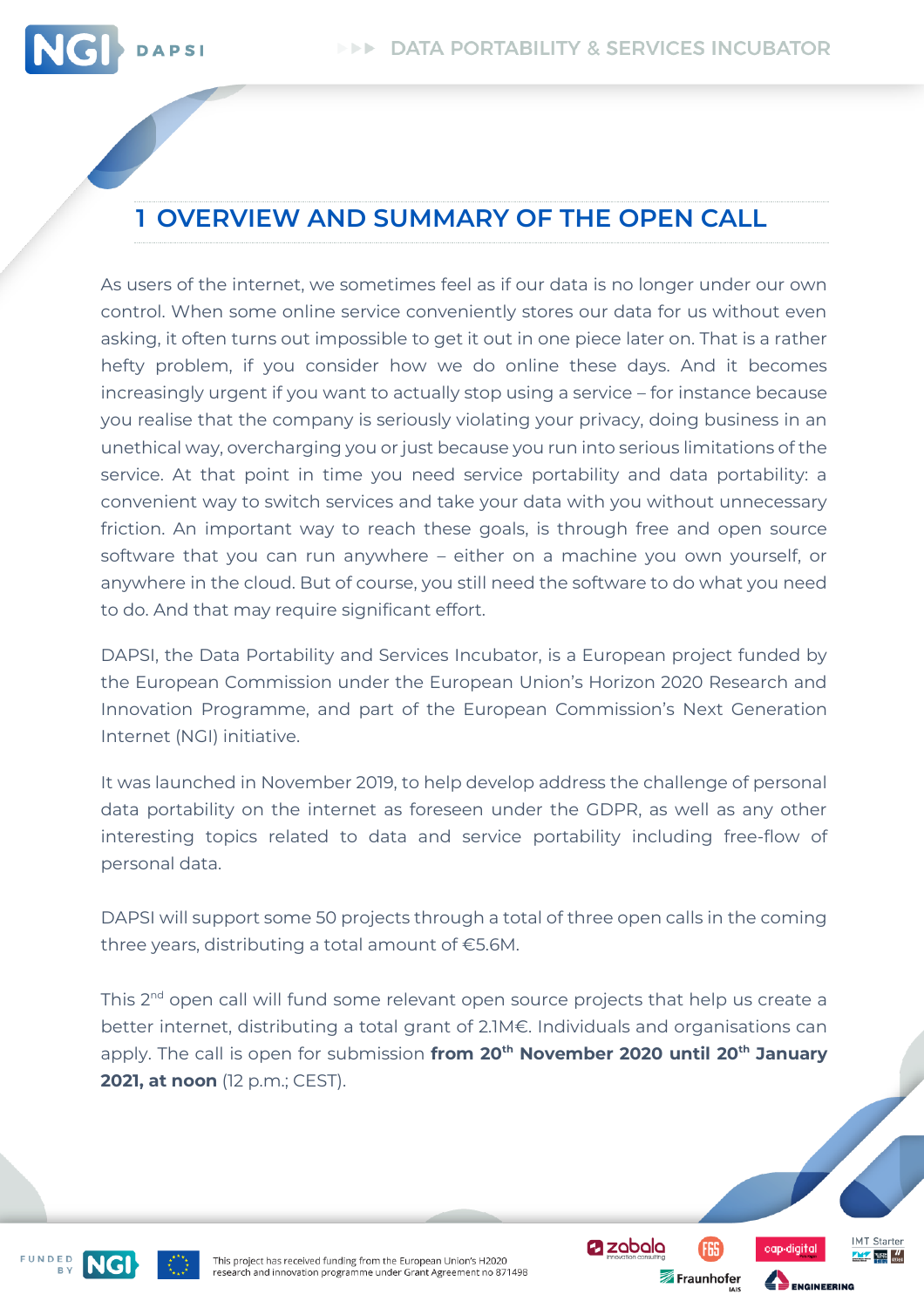

In addition to a grant to deliver your project, DAPSI will give you various kinds of support – both technical and non-technical through a 9-month programme. You can apply for a grant up to 150.000€. Initially, selected projects will get up to 100k€ and it can even increase to 150k€ if your project is successful and progresses until the end of the programme as follows:

- DAPSI's **Phase 1** (about 5 months duration), will help the selected teams to clearly detail the R&I activities to be carried out and will provide them with funding (up to  $\epsilon$  100,000), technical and non-technical support services and potentially access to FIWARE Lab Infrastructure. By the end of this phase, the selected teams will deliver at least a first prototype of their solutions to demonstrate how their solution shall look like and will operate.
- After an assessment made by a panel of qualified experts and based on milestones and results achieved, the performing teams will get into phase 2. In **Phase 2** (about 4 months duration) the teams will implement an operational and viable solution (e.g. MVP (Minimum Viable Product) or service or similar). They will receive an additional funding (up to € 50,000) and support with a pack of technical and business-related services as well as access to top infrastructure, if needed.

Notice that the number of projects selected to access phase 2 is kept open, subject to the availability of funds and quality of the projects evaluated at the end of phase 1.

### <span id="page-4-0"></span>**1.1 WHAT TYPES OF PROJECTS WILL BE ELIGIBLE?**

Projects must be based on innovation and research on components that are relevant for Data and Service Portability. Ideally, end-users need to be able to separate their content and data from internet-based software and services. This ability would reestablish the boundaries between content owner and service provider, allowing alternative and complementary services to be mixed and matched. DAPSI is looking for concrete solutions that benefit real users, not for paper exercises.

FUNDED



This project has received funding from the European Union's H2020 research and innovation programme under Grant Agreement no 871498 **Z** zabala

Fraunhofer



**ENGINEERING** 

**IMT** Starter  $\frac{1}{\sqrt{2}}$  rates  $\frac{H}{\sqrt{2}}$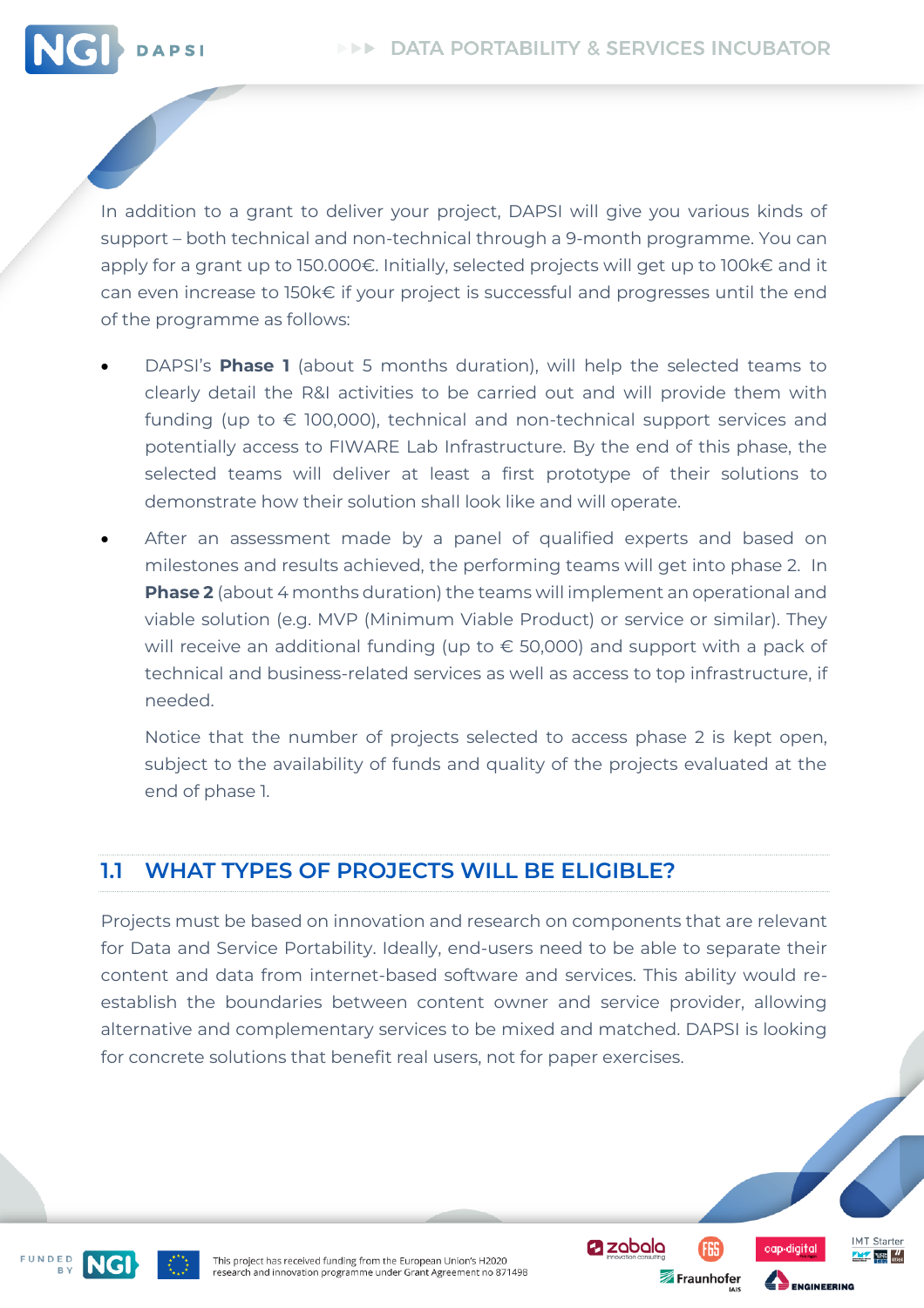

Not every problem can be fully addressed within the time frame of participation in DAPSI. Thus, parts/components of a bigger project are also eligible for funding, enhancing open systems, developing and improving federated systems, interworking, for consumer and business services, such as calendaring, office applications. Open source results are expected as it allows for reusability future extensions.

It is **highly recommended to use Free and Open Source Licenses** (i.e. Free and Open Source Software and Open Source Hardware) **and Open Standards.** If not, it should be duly justified.

The project should have a strong research part and main work dedicated to technical development and tangible outcomes that benefit real users. Projects delivering paperwork as main (or only) output at the end of the project will not be selected as it is not the scope of the call. We expect running code, and that even holds for projects that focus on standardization.

NGI DAPSI will support projects on data and service portability in general including the following sub-domains. Notice that there is not a pre-defined number of projects to be funded under each subdomain.

- **Service Portability** to empower users to share their data with any service provider and host that they trust;
- **Data Compatibility & Interoperability** to facilitate switches between service providers;
- **Security & Privacy** of consumers when their personal data are transferred from one provider to another.
- Other relevant Data and Service portability projects

The subdomains are not separate but merge into one another. This transition can be fluid.

**Z** zabala

Fraunhofer

**IMT** Starter

 $\frac{1}{\sqrt{2}}$  where  $\frac{1}{\sqrt{2}}$ 



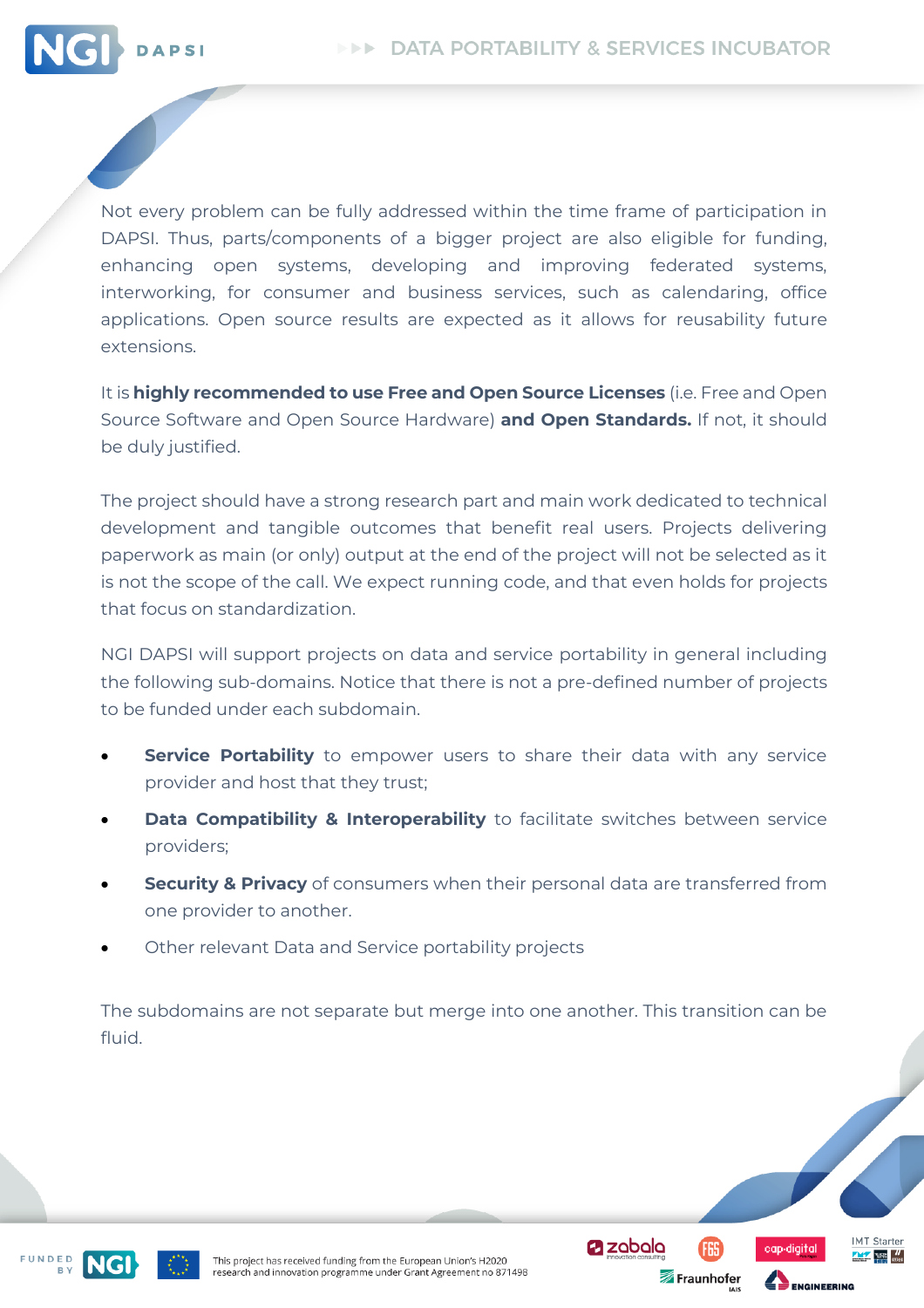

The results of the funded projects should be become available with Open Licences and/or standards (i.e., Open Software and/or Creative Commons, Open Hardware) and advance the state of the art. Re-use of Open data for the specific use-case should be prioritized. In case the applicants plan to use their own data that are worthwhile for the community at large, it should be published according to the FAIR principles.

#### **What can you do to make the internet more open, and help people take back their data?**

An indicative list of possible areas of concern/opportunities (specific topics) is provided below. Notice that proposers may use these suggestions as inspiration for developing their projects or may address additional fitting topics for which they have clearly identified a user need or market demand.

### **SERVICE PORTABILITY**

DAPSI encourages proposals that aim to create (or enhance) viable open alternatives for widely used proprietary services that limit our freedom to move: whether it is online conferencing tools like Google Hangouts, Skype or WhatsApp, online office applications, social networks, software repositories, online calendars, platforms like Salesforce, etc. A project can be a new project, but it can also build on top of upcoming open alternatives for these consumer and business services – such as Peertube, Pixelfed, Jitsi, Etebase, the XMPP ecosystem, OpenStreetMap etc. that can be extended. Since make switching easy is crucial, adding "Import from ..." functionality from widely used proprietary services in these projects can also help to make data and portability be a more satisfying experience.

Due to the limited time of participation in DAPSI, projects under this category can create a first version as catalyst for future work of the community or improve existing works in the field.





This project has received funding from the European Union's H2020 research and innovation programme under Grant Agreement no 871498 **Z** zabala

Fraunhofer



**ENGINEERING** 

**IMT** Starter  $\frac{1}{\sqrt{2}}$  where  $\frac{1}{\sqrt{2}}$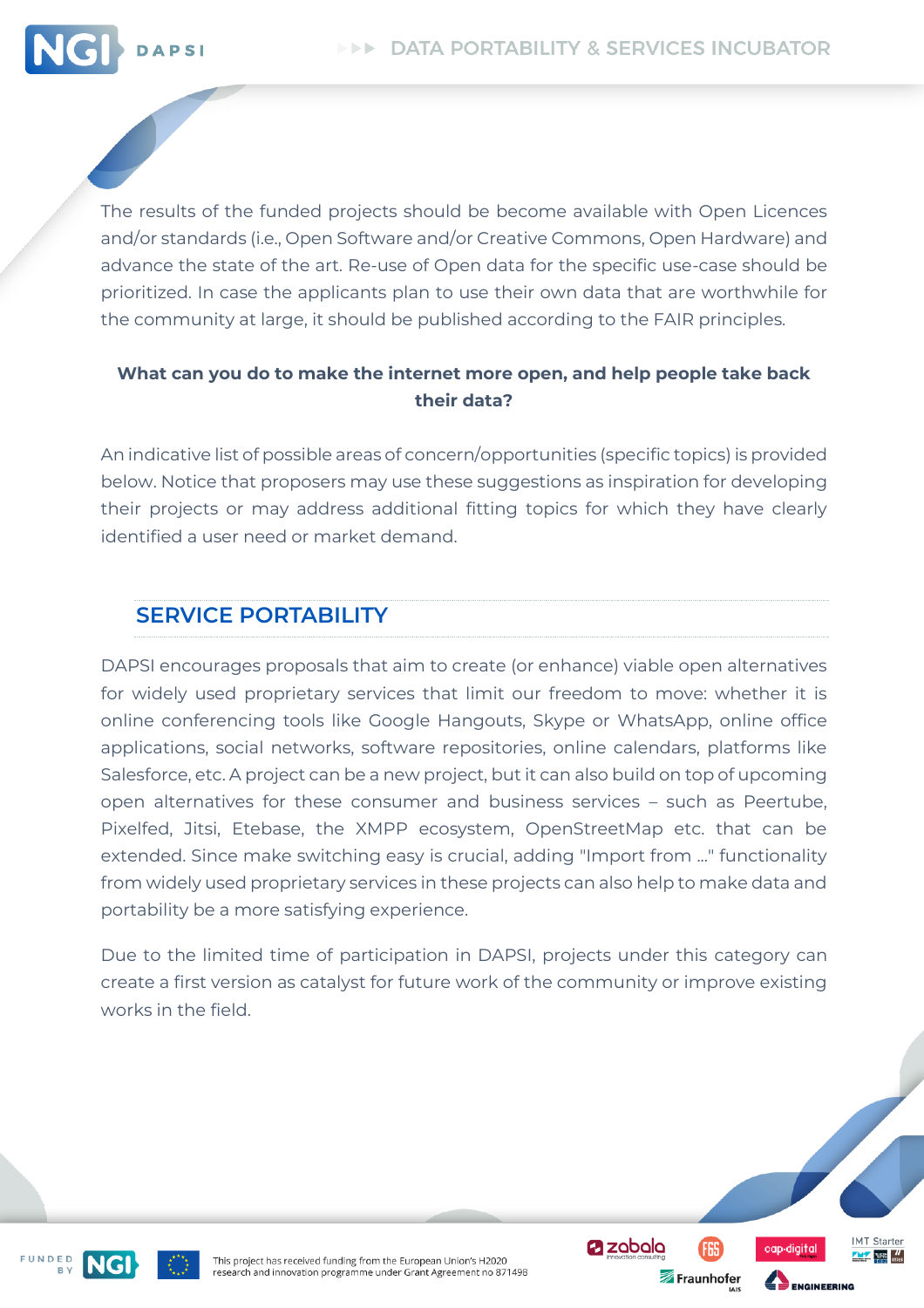

Data portability enables the transfer of personal data from one environment to another, for instance, during switches between providers. These environments are often not directly compatible. One goal of data portability is to break data silos and enable individuals to control their personal data and use it to their benefits. This subdomain is therefore dedicated to the development of specific methods and tools that transfer users' data from one environment to another with as little effort as possible. The FAIR<sup>1</sup> principles, as well as syntactic and semantic interoperability, must be taken into account here. Solutions should also make use of open technologies, common shared formats, structures, and standards, where applicable. If it becomes necessary to develop a new standard, this must be well argued. It must be ensured that the standard-setting process involves relevant stakeholders and standardization committees and is efficient at the same time. A clear high-level definition is necessary.

Possible areas and aspects of work are the following (a combination is also welcome):

- Implementations featuring researched and evaluated models for interoperability, allowed open formats and open specifications of domainspecific data structures (e.g. a catalogue of basic standards and tools to transform between them).
- Design and develop standardized vocabularies and ontologies describing relevant domains and their exploitation to structure personal data in order to facilitate data transfer without giving away company secrets or violating legal duties and obligations (taking already available GRPR-compliant efforts in developing data privacy vocabularies into account).
- Tools or methods for semi-automatically converting data from one format to another (e.g., generic (semantic) mapping technologies, generic open API technologies, lifting/lowering concepts). The solutions should tackle issues such as loss-less transmission, dealing with incompatible data formats, and data correctness. Using these tools should be as transparent as possible for the user.

FUNDED



**Z** zabala Fraunhofer **IMT** Starter

 $\frac{1}{\sqrt{2}}$  where  $\frac{1}{\sqrt{2}}$ 

<sup>&</sup>lt;sup>1</sup> FAIR: findability, accessibility, interoperability, and reusability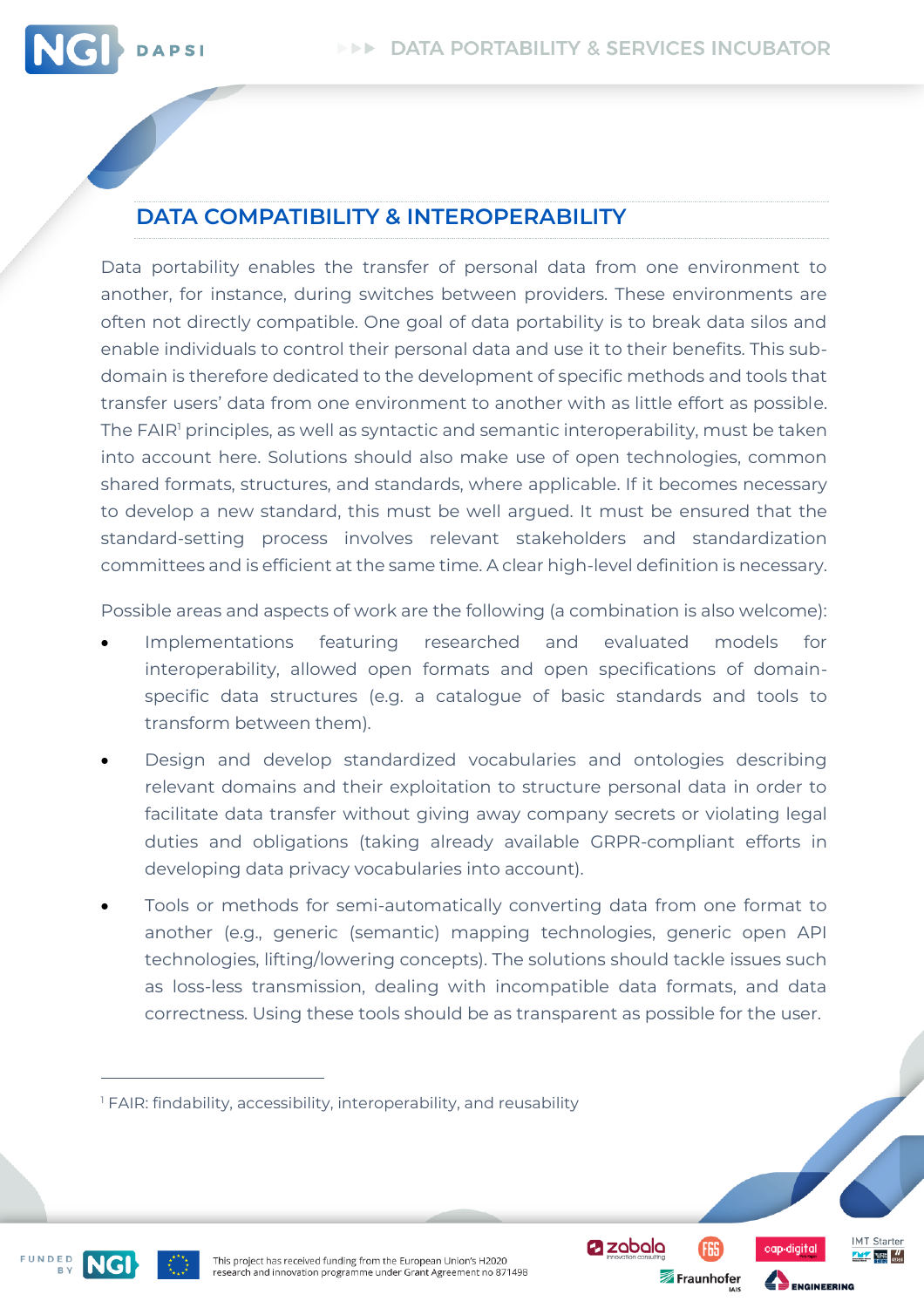

- Design, implementation, and deployment of support structures for start-ups and SMEs within the implementation of standards or data conversion tools in the Data Portability field and with relation to GDPR.
- Other open questions, which often touch these areas are:
	- How to retain specific functional requirements in data storage while standardizing data?
	- How to design a cross-domain data model architecture with an embedded trust model?
	- Dealing with the user's (gesture of) consent that the old provider should transfer data to the new provider. Is it the new provider pulling from the old, the old one pushing to the new, or is there an interim broker that first pulls from the old, and then pushes to the new?

### **SECURITY & PRIVACY**

When transferring sensitive data between entities, privacy and security measures are always important. This concern does not just require secure data encryption and transmission during a transfer, but should also consider the data content per se, i.e., ensure that only the intended data is transferred, whether rights granted to the first party can be transferred together with the data and whether the individual user is fully aware of the implications. Solutions must ensure that the state of the art is appropriately included, and good data protection practices for data subjects are used.

Possible areas and aspects of work are the following (a combination is also welcome):

- Innovative demonstrations that build on and evaluate existing (or emerging) best practices regarding:
	- the concept of (inverse) privacy and personal data ownership;
	- legal powers concerning further processing of the personal data and methods for depersonalizing;
	- the synchronization of user expectations and experiences with the existing legal and technical constraints;
	- services for user awareness in the field of privacy and security implications.





**Z** zabala Fraunhofer



**ENGINEERING** 

**IMT** Starter

 $\frac{1}{\sqrt{2}}$  where  $\frac{1}{\sqrt{2}}$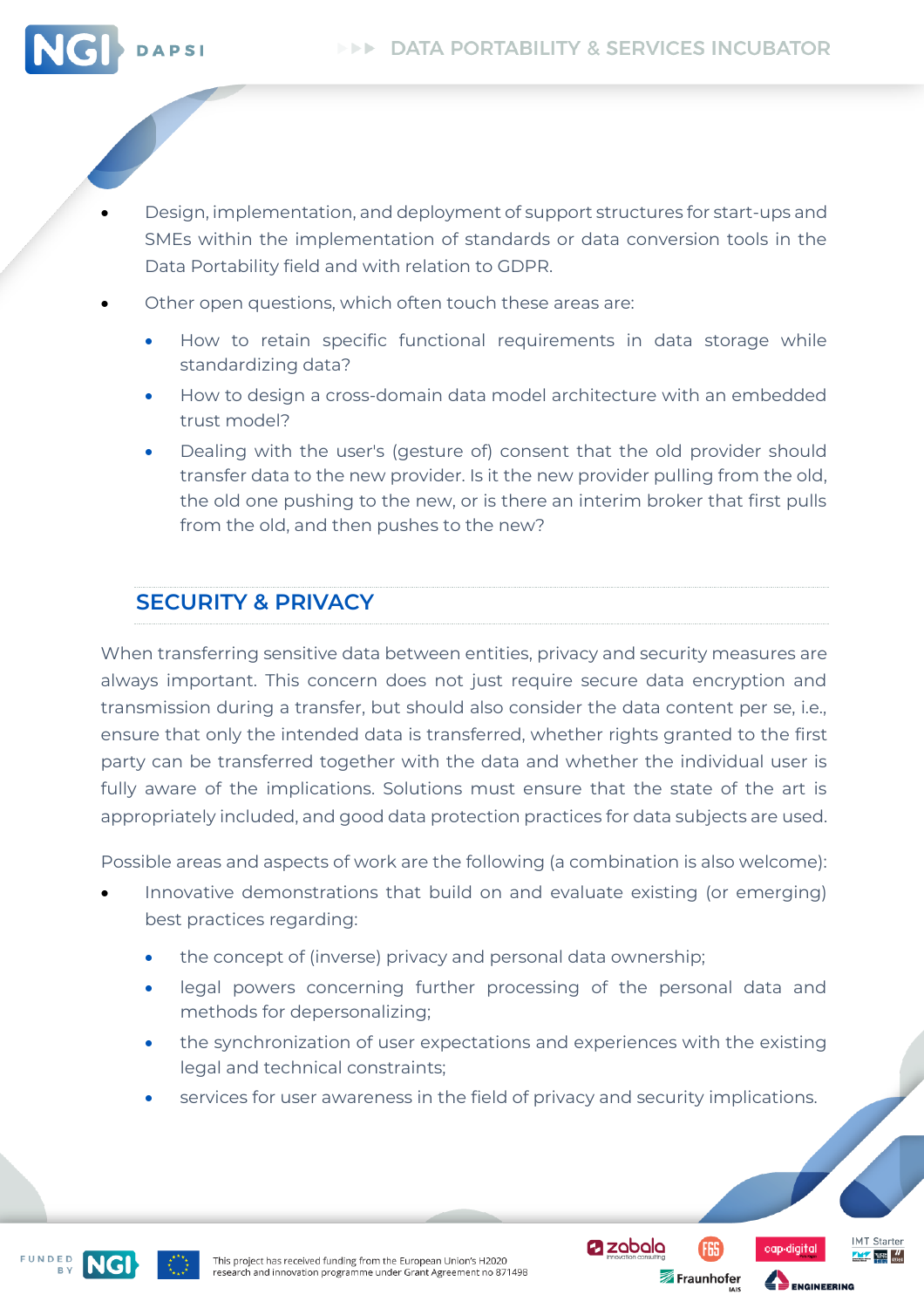

- Pilot implementation of concepts ensuring that data protection within a company is observed. Solutions tackling issues such as:
	- compliance with the data protection guidelines and the conditions specified by the user for the use of the data;
	- dealing with conflicts in case of data breaches (e.g., notifying users in case of sharing with unauthorized third parties);
	- secure storage;
	- full anonymization/pseudonymization of data.
- Rules and approaches for the deletion of data and for ensuring the right to be forgotten.
- Solutions that ensure the (syntactic and semantic) correctness and integrity of data when it is transferred to another controller.
- Tools and services based on methods, concepts or best practices that seek to minimize security risks during data porting (including topics such as decrypted/encrypted communication, generic data obfuscation technologies, generic data anonymization technologies, proof of identity, access management, data provenance, security audit). The minimization or elimination of third parties required to make data encryption and transmission more secure should be duly considered here.

### <span id="page-9-0"></span>**1.2 WHAT HAPPENS AFTER THE PROPOSALS ARE SUBMITTED?**

Immediately after the submission deadline  $(20<sup>th</sup>$  January 2021 at noon), the evaluation process begins (as described in detail in Section 3 of this Guide).

Experts will evaluate the proposals submitted through the online system and will score them adequately to the quality of the content presented. The best proposals satisfying minimum quality thresholds (as defined in the evaluation criteria) will be selected for funding respecting the ranking and until the overall budget limit is reached<sup>2</sup>.

FUNDED



This project has received funding from the European Union's H2020 research and innovation programme under Grant Agreement no 871498 **Z** zabala

Fraunhofer



MT Starter

<sup>&</sup>lt;sup>2</sup> The exact number of selected projects will be subject to available budget.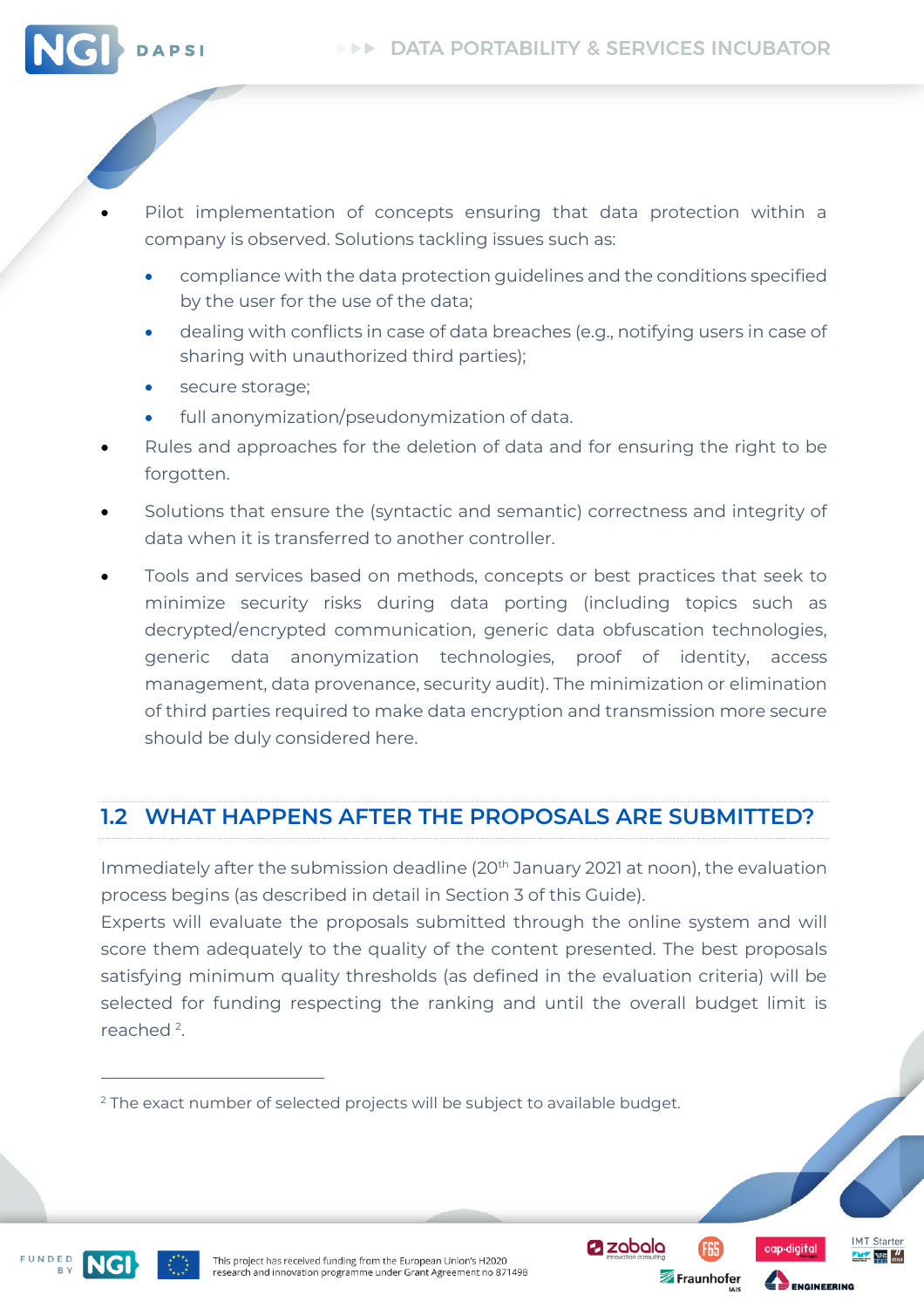

# <span id="page-10-0"></span>**2 ELIGIBILITY CRITERIA**

**All applicants will have to abide to all general requirements described in this section to be considered eligible for DAPSI.** Therefore, read this section carefully.

### <span id="page-10-1"></span>**2.1 TYPES OF BENEFICIARIES**

The target audience of this call are:

- Internet technologists, researchers and innovators
- Researchers and developers employed in third-level education institutes, research infrastructures, non-profit organisations and charitable (scientific) foundations and research centres or enterprises among others.

These expert profiles can apply as individuals or linked to a legal entity. Hence, the participation is possible in two ways:

- **Natural person(s):**
	- One or more individuals (team);
	- established in any eligible country (see section 2.2). This does not consider the country of origin but the residence permit.
- **Legal entity:**
	- one or more entities (consortium);
	- established in an eligible country (see section 2.2);
	- universities, research centres, NGOs, foundations, micro, small and mediumsized enterprises (see definition of SME according to the Commission Recommendation 2003/361/EC)<sup>3</sup> working on internet or/and other related technologies are eligible. Large enterprises cannot participate.
- any **combination** of the above

*Notice that if a team suffers any modification after the submission of the proposal, it should be notified to DAPSI consortium via email.*





Fraunhofer

**Z** zabala



 $3$  SME definition: https://ec.europa.eu/growth/smes/business-friendly-environment/smedefinition\_en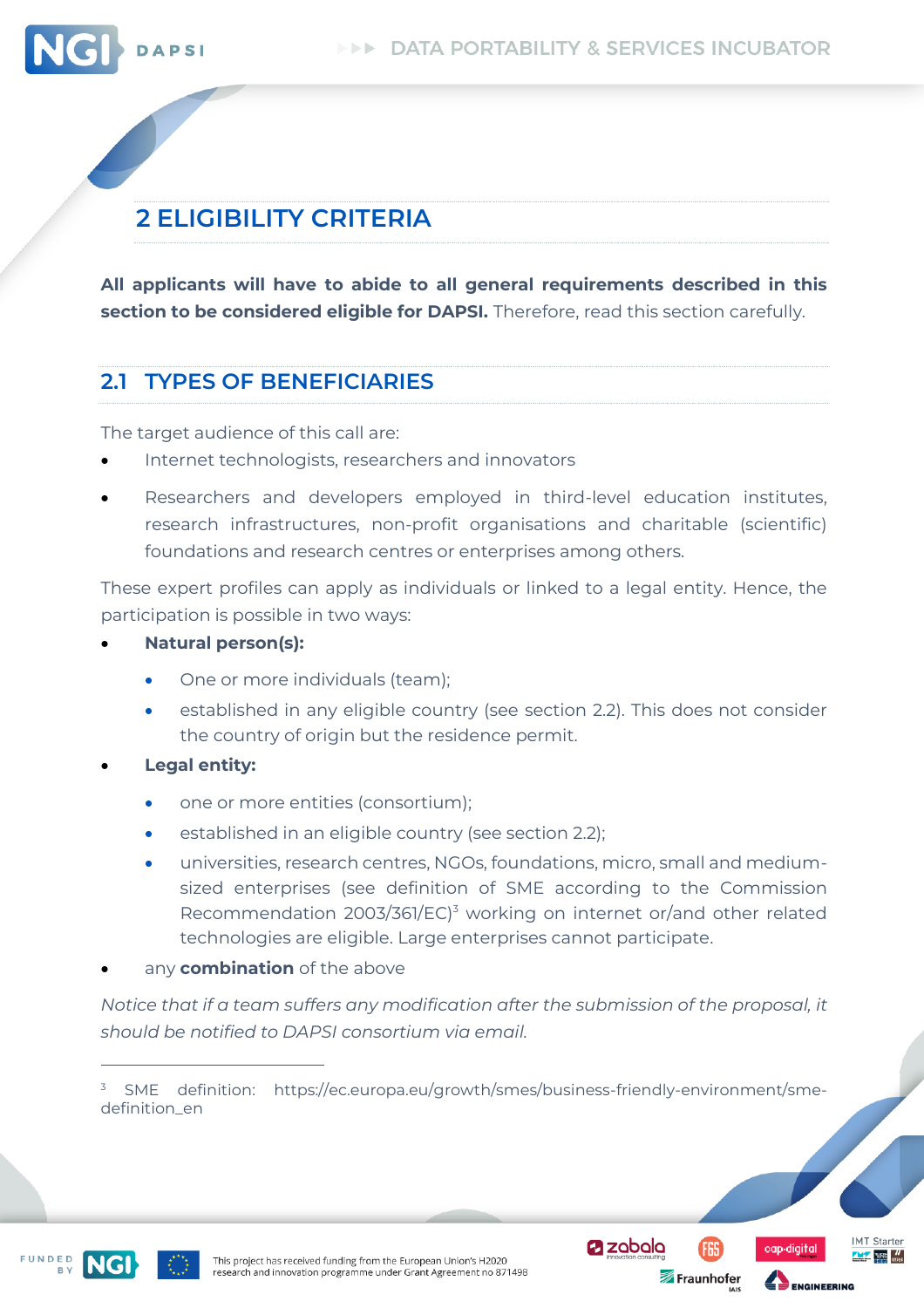

In addition, the following condition apply:

- The organisations or individuals applying should not have convictions for fraudulent behaviour, other financial irregularities, unethical or illegal business practices.
- The participating organisations should not have been declared bankrupt or have initiated bankruptcy procedures.
- DAPSI project beneficiaries must have the appropriate resources to implement the full set of tasks needed within the project. This means it is not allowed to subcontract key parts of the project.
	- Examples (not restricted to) of subcontracting not desired are, paying an external developer not in the company, paying a research centre or foundation to execute technical tasks, etc. Employees of a company are never considered subcontractors but part of the company itself.
	- Example (not restricted to) of subcontracting activities that could be appropriate if needed are legal services or design services.

In addition, the subcontracting amount should not represent a relevant amount of the total budget that will be dedicated to the project.

### <span id="page-11-0"></span>**2.2 PROJECT SCOPE**

Projects should be aligned with NGI programme expectations. They must include:

- **Research component**: apps and services that innovate without a research component are not covered by the NGI model, as stated in the NGI Work Programme. Proposed project must include a relevant research component.
- **Technology Development: NGI is looking for technology development and not** for just paperwork and reports. The project should include a software/hardware development component.

Projects that do not have a research and technology development focus are out of the NGI scope and will not be selected for funding.





**Z** zobolo Fraunhofer



MT Starter

 $\frac{1}{\sqrt{2}}$  rates  $\frac{H}{\sqrt{2}}$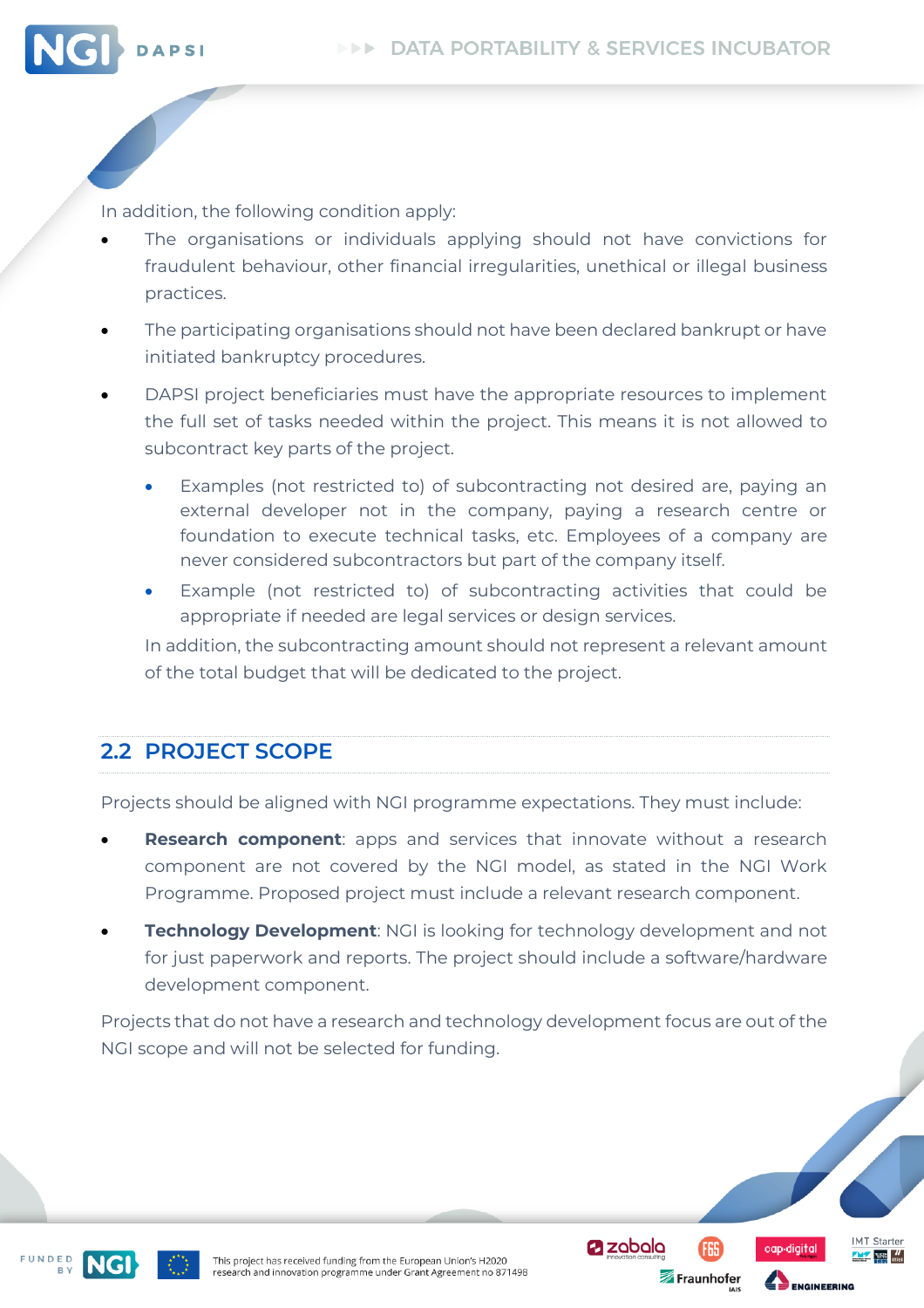

### <span id="page-12-0"></span>**2.3 ELIGIBLE COUNTRIES**

Only applicants legally established/resident in any of the following countries (hereafter collectively identified as the "Eligible Countries") are eligible:

- The Member States (MS) of the European Union (EU), including their outermost regions;
- $\bullet$  The Overseas Countries and Territories (OCT) linked to the Member States $\lq\lq$
- H2020 associated countries (those which signed an agreement with the Union as identified in Article 7 of the Horizon 2020 Regulation): according to the updated list published by the  $EC^5$ ;
- The UK applicants are eligible under the conditions set by the EC for H2020 participation at the time of the deadline of the call.

### <span id="page-12-1"></span>**2.4 LANGUAGE**

English is the official language for DAPSI open calls. Submissions done in any other language will not be evaluated. English is also the only official language during the whole execution of the DAPSI programme. This means any requested submission of deliverables will be done in English in order to be eligible.

### <span id="page-12-2"></span>**2.5 MULTIPLE SUBMISSIONS**

#### **Only one proposal will be accepted for funding per applicant per call.**

Given the fact this call is a competitive one, and the third parties will focus in a specific challenge, **only one proposal per applicant will be evaluated**. In the case of a multiple submission, only the last one received (timestamp of the system) will enter into our evaluation process, the rest being declared as non-eligible.

FUNDED



**a** zabala Fraunhofer



ENGINEERING

**IMT** Starter

 $\frac{1}{\sqrt{2}}$  where  $\frac{1}{\sqrt{2}}$ 

<sup>4</sup> Entities from Overseas Countries and Territories (OCT) are eligible for funding under the same conditions as entities from the Member States to which the OCT in question is linked. <sup>5</sup> [http://ec.europa.eu/research/participants/data/ref/h2020/grants\\_manual/hi/3cpart/h2020-hi](http://ec.europa.eu/research/participants/data/ref/h2020/grants_manual/hi/3cpart/h2020-hi-list-ac_en.pdf)[list-ac\\_en.pdf](http://ec.europa.eu/research/participants/data/ref/h2020/grants_manual/hi/3cpart/h2020-hi-list-ac_en.pdf)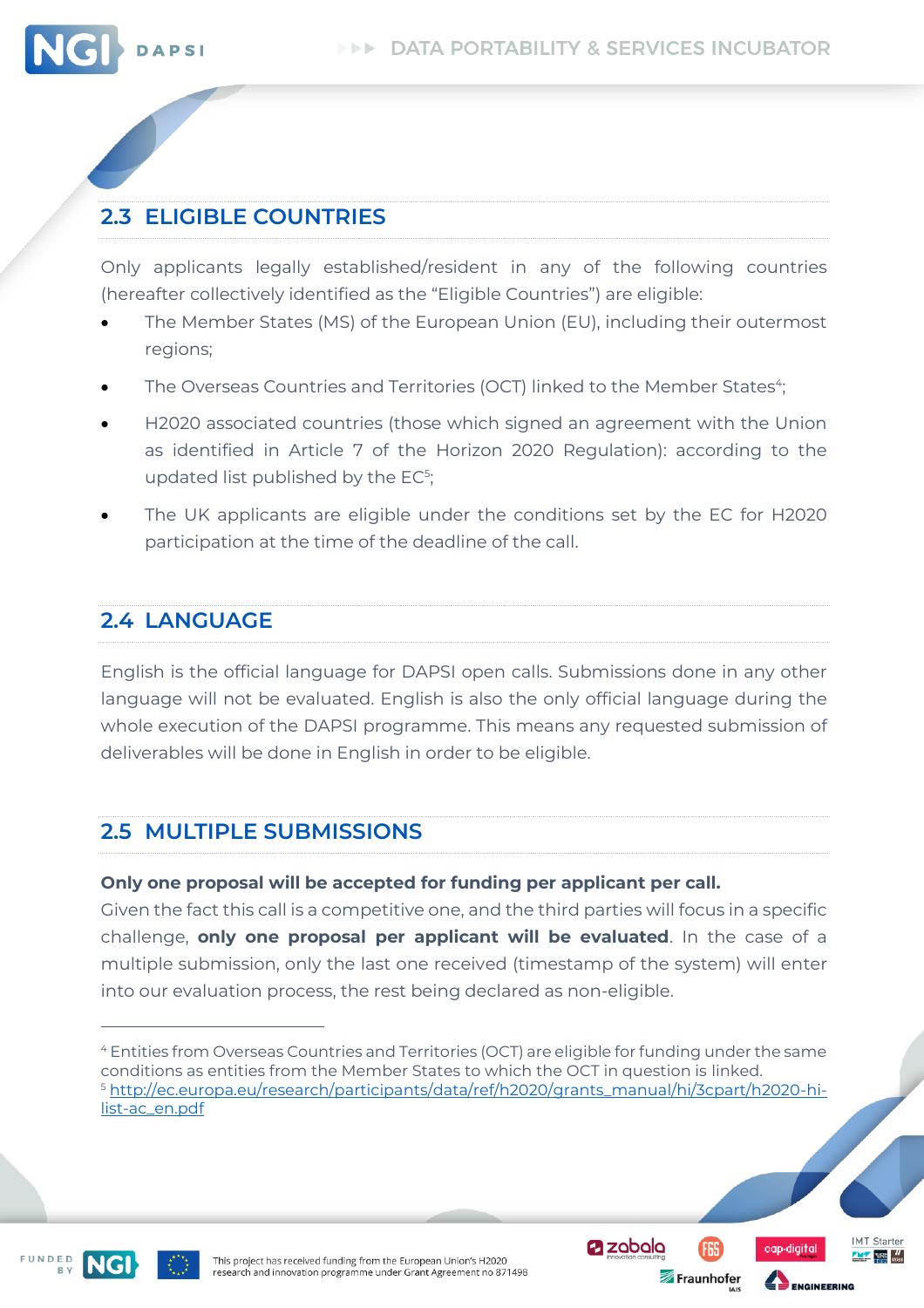

If the last submitted proposal is declared then non-eligible or fails to reach the thresholds of the evaluation, the other proposals submitted earlier will not be considered for evaluation in any case.

In the case of applicants participating as natural person (or group of individuals):

- The same individuals will be selected for funding only once, as in the case of a legal entity.
- If an individual is taking part in several teams:
	- The members of the other teams will be informed about the participation of an individual in multiple teams.

The individuals participating in multiple teams will be requested to select only one proposal and will be removed from the others.

### <span id="page-13-0"></span>**2.6 SUBMISSION SYSTEM**

Only proposals submitted through the Open Call submission tool (F6S platform) at https://www.f6s.com/ and within the Call duration will be accepted. Proposals submitted by any other means, will not be evaluated.

Only the documentation included in the application will be considered by evaluators. It will be composed by a form with administrative questions to be completed directly in the platform and the proposal description attached in PDF format.

The information provided should be actual, true and complete and should allow the assessment of the proposal.

The regular functioning of the F6S platform limits to one application submission per F6S user in each call. If an F6S user wishes to submit more than one application, for example on behalf of different legal entities, the F6S user should request support from the F6S support team (support@f6s.com) at least 10 days prior the open call deadline.





This project has received funding from the European Union's H2020 research and innovation programme under Grant Agreement no 871498 **Z** zabala

Fraunhofer



**ENGINEERING** 

MT Starter

 $\frac{1}{\sqrt{2}}$  where  $\frac{1}{\sqrt{2}}$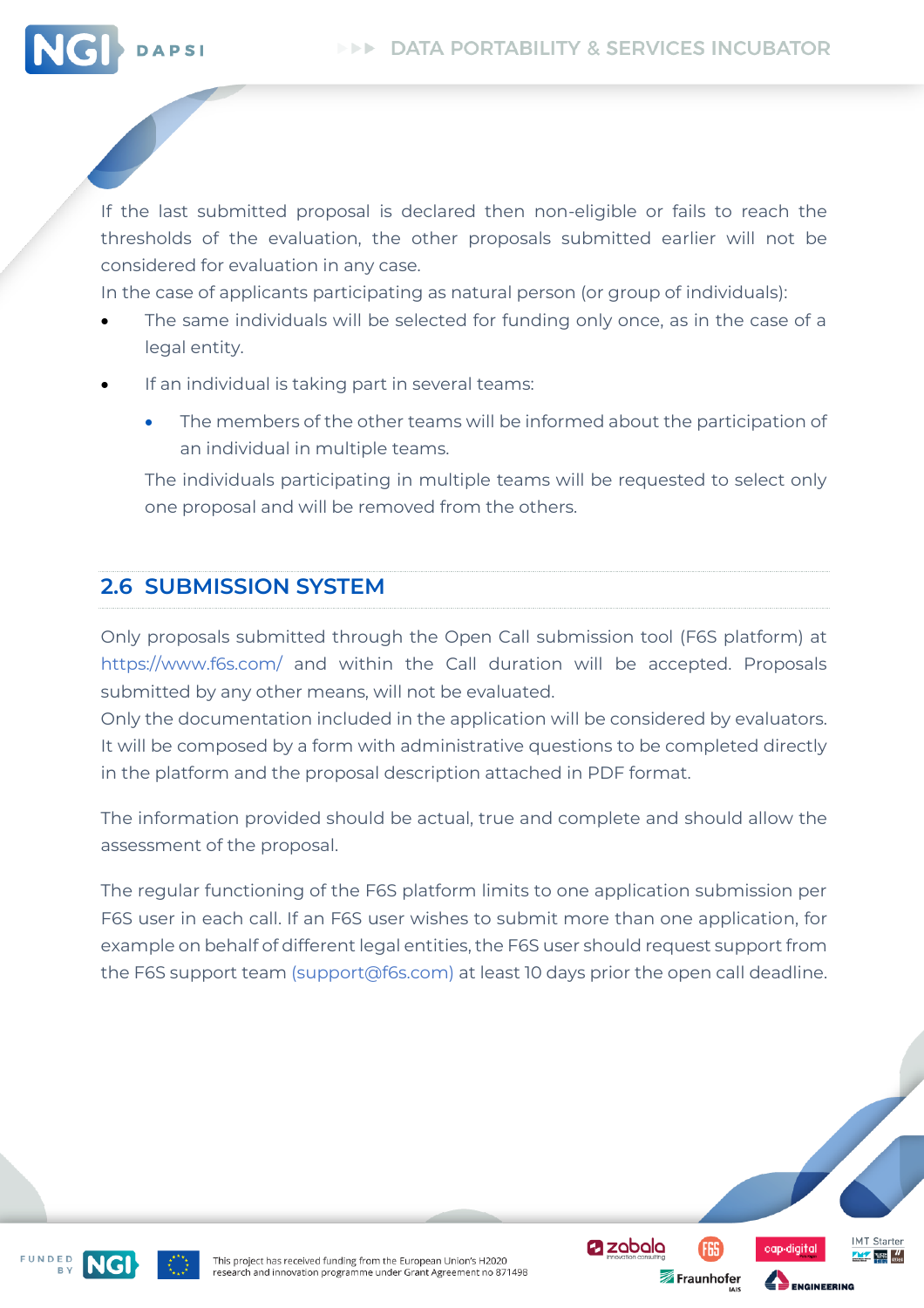

### <span id="page-14-0"></span>**2.7 DEADLINE**

Only proposals submitted before the deadline will be accepted. After the call closure no additions or changes to received proposals will be taken into account. The deadline for this call **is 20th January 2021 at 12.00 noon (midday).**

### <span id="page-14-1"></span>**2.8 ABSENCE OF CONFLICT OF INTEREST**

Applicants shall not have any actual or/and potential conflict of interest with the DAPSI selection process and during the whole programme. All cases of conflict of interest will be assessed case by case. In particular, **applicants cannot be DAPSI Consortium partners or affiliated entities nor their employees or co-operators under a contractual agreement.**

### <span id="page-14-2"></span>**2.9 OTHER**

Each applicant must confirm:

- It is not under liquidation or is not an enterprise under difficulty accordingly to the Commission Regulation No 651/2014, art. 2.18,
- Its project is based on the original works and going forward any foreseen developments are free from third party rights, or they are clearly stated,
- It is not excluded from the possibility of obtaining EU funding under the provisions of both national and EU law, or by a decision of both national or EU authority,
- It has enough operational capacity to carry out the proposed work
- It has not received funding for exactly the same project from other NGI RIA or European commission funding schemes.

The non-compliance of any of the mentioned statements will make the application to be discarded from the evaluation process.





**Z** zabala

Fraunhofer



MT Starter

 $\frac{1}{\sqrt{2}}$  rates  $\frac{H}{\sqrt{2}}$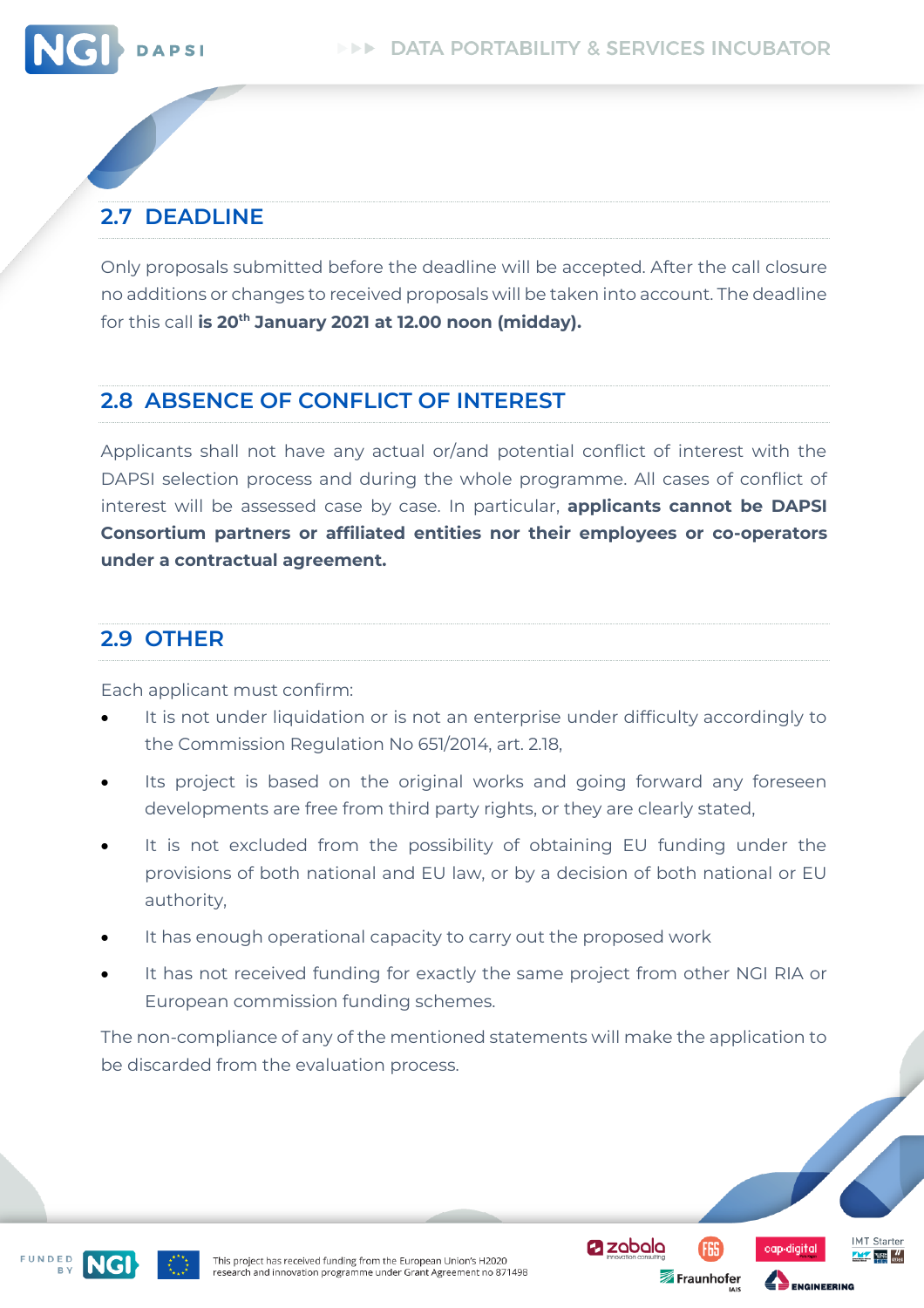

# <span id="page-15-0"></span>**3 EVALUATION PROCESS**

DAPSI

The evaluation process is shown in the following figures:



FIGURE 1: DAPSI EVALUATION PROCESS SCHEME

<span id="page-15-2"></span>Each of the stages will have a set of criteria to access the next stage but also to raise the obligation from DAPSI consortium on the financial support. The following paragraphs provide a detail set procedures and criteria at the time of evaluating and awarding the financial support to the third parties.

# <span id="page-15-1"></span>**3.1 EVALUATION PROPOSALS AND ACCESS TO DAPSI PROGRAMME**

- 1. **Proposals reception**: via F6S.
- 2. **Eligibility filter:** An automatic filtering to discard non-eligible proposals will follow the short list. Eligibility check will verify that applicants should be registered in an EU Member State or a Horizon 2020 associated country. In

**@zobolo** 

FGS

Fraunhofer

ap-diaital

ENGINEERING

**IMT Starter** 

 $\frac{1}{\sqrt{1-\frac{1}{2}}}\int_{0.0001}^{\infty}$ 



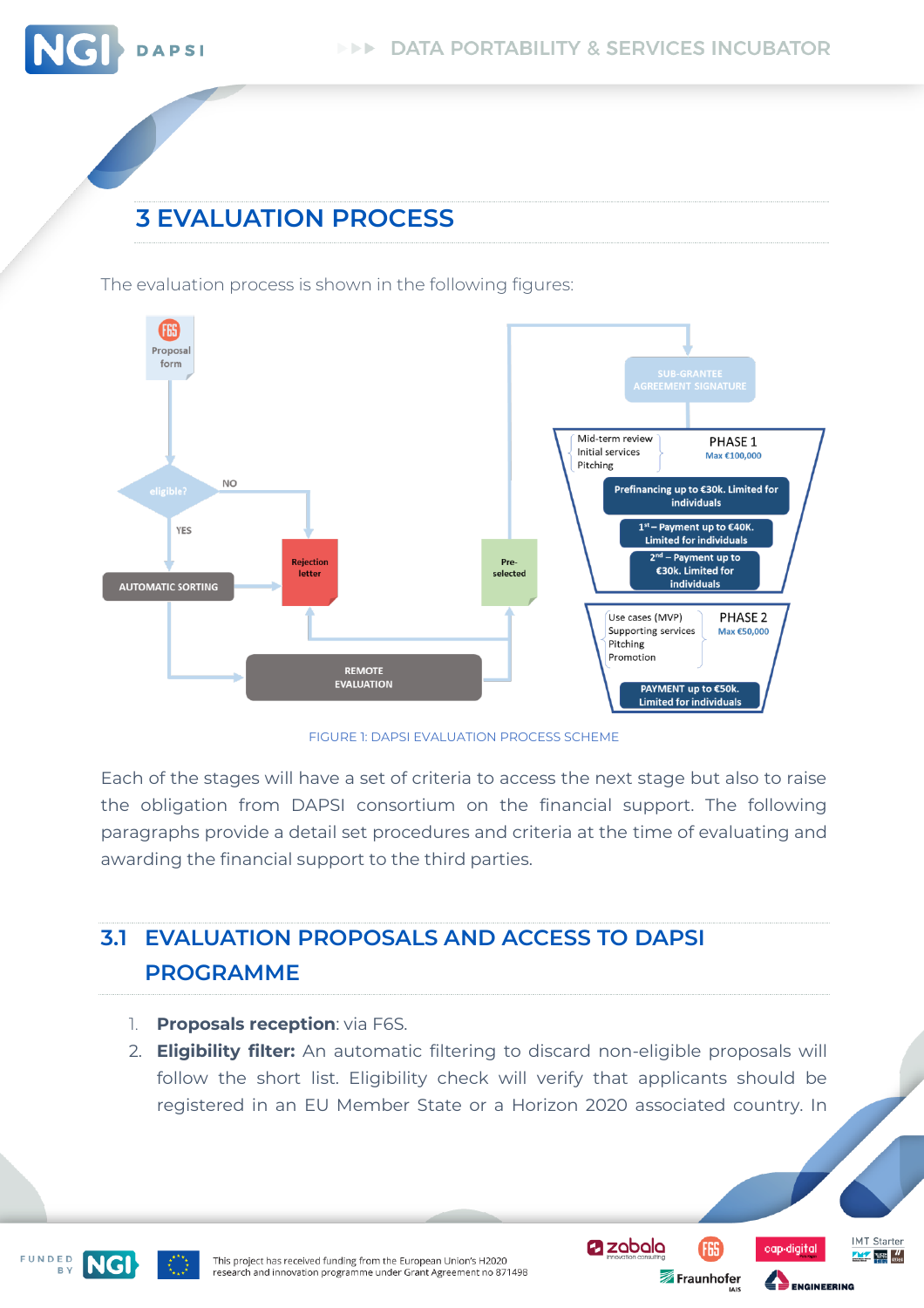

addition, the uniqueness of the proposal, the existence of the same proposal already funded by DAPSI, any other NGI call, etc.

- 3. **Remote evaluation**: After the eligibility filter, the final shortlists for evaluation will be created. Then, the proposals will be given to the external evaluators bound by confidentiality agreement. Every proposal will be evaluated **by two different experts**. The criteria for evaluation will be:
	- Excellence & innovation (50% weighting).
	- Expertise and excellence of the proposed team (30% weighting)
	- Project planning (20% weighting)

The experts will score each award criterion on a scale from 0 to 5 (half point scores may be given):

- 0 = Proposal fails to address the criterion or cannot be assessed due to missing or incomplete information.
- 1 = Poor: criterion is inadequately addressed or there are serious inherent weaknesses.
- 2 = Fair: proposal broadly addresses the criterion, but there are significant weaknesses.
- $\overline{\phantom{a}}$  3 = Good: proposal addresses the criterion well, but a number of shortcomings is present.
- 4 = Very good: proposal addresses the criterion very well, but a small number of shortcomings is present.
- 5 = Excellent: proposal successfully addresses all relevant aspects of the criterion. Any shortcomings are minor.

**For each section, the minimum threshold is 3 out of 5 points**. The default **overall threshold**, applying to the sum of the three individual scores with the corresponding weight each, **is 12**.

**During the evaluation process, the external experts can request further information** to applicants if it is needed. Applicants will have to provide that extra information within a specified period of no more than five natural days from reception of the request. The result of this phase is a shortlist of proposals that will be presented for validation/final selection during the Consensus Meeting.





**Z** zabala

Fraunhofer



**ENGINEERING** 

**IMT** Starter

 $\frac{1}{\sqrt{2}}$  rates  $\frac{H}{\text{const}}$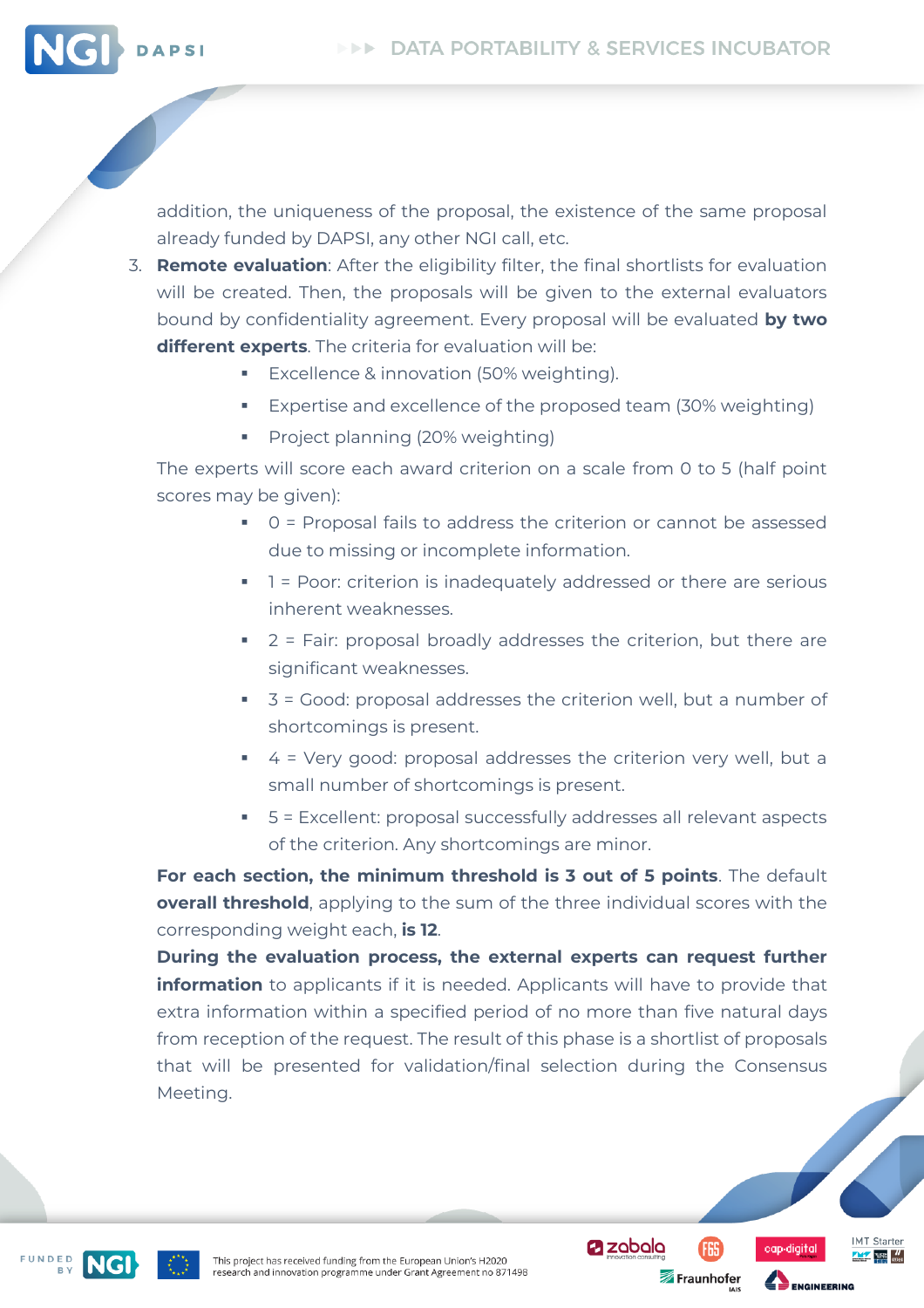

- 4. **Consensus meeting of the evaluation panel**: Following the individual evaluations, a consensus meeting (or several) of the evaluation panel will be organised. During this meeting(s), a final ranking will be agreed and where necessary an additional review of projects for which there was a lack of consensus in terms of scoring by individual evaluators or for which additional clarifications are required will be undertaken.
- 5. The DAPSI **consortium will then formally approve a list of projects** within the limits of the available funding.
- 6. **Approval by European Commission** prior to contracting: The list of selected projects will be submitted to the European Commission for final screening.
- 7. **Communication of Results**: Every applicant will receive via e-mail:
	- **An Evaluation Summary Report (ESR)**
	- A letter informing of rejection decision, invitation to negotiation and following steps.

### <span id="page-17-0"></span>**3.2 NEGOTIATION PROCESS**

The objective of the negotiations is fulfilling the legal requirements between DAPSI consortium and every selected project of the call. The items covered will be:

#### • **Status information of the beneficiaries:**

- For legal entities:
	- **Legal existence**. Company Register, Official Journal and so forth, showing the name of the organization, the legal address and registration number and, if applicable, a copy of a document proving VAT registration (in case the VAT number does not show on the registration extract or its equivalent).
	- If the applicant has been validated on the Beneficiary Register of the H2020 Participant Portal, to provide the PIC number is enough.
		- o **In the specific case of enterprises**: Additional documents to prove the SME condition:

FUNDED



**Z** zabala

Fraunhofer



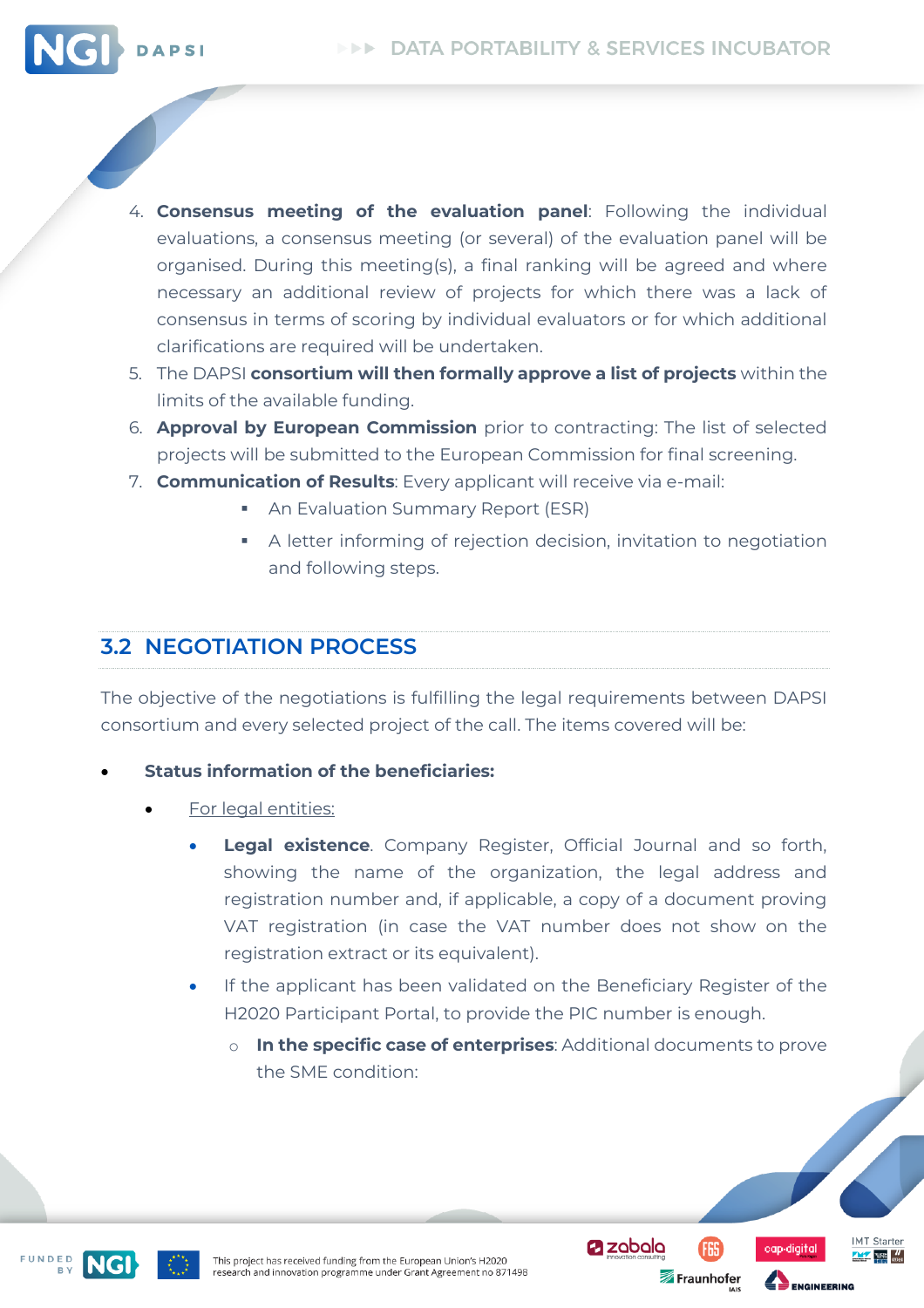

**Supporting documents.** In cases where either the number of employees or the ownership is not clearly identified: any other supporting documents which demonstrate headcount and ownership such as payroll details, annual reports, national regional, association records, etc.

- For natural persons (individuals):
	- A copy of the ID-card or passport of participant(s) in the project team will be required.
	- A proof for every participant in the project that (s)he is legally established and working in an eligible country (see section 2.2).
- **Bank account information**: The account where the funds will be transferred will be indicated via form signed by the coordinating entity/individual and the bank owners. The holder of the account will be the coordinating legal entity or the individual(s) (allowed by the other team members in collaborative projects).
- **Sub-grantee funding agreement:** Signed between the DAPSI Consortium (represented by its coordinator Zabala Innovation Consulting.), and the beneficiary/ies.

The information request, by DAPSI consortium, will be done including deadlines. Failing to meet the deadlines requested will directly end up the negotiation process.

### **EVALUATION OF PHASE 1**

The selected DAPSI teams will have an initial set-up of KPIs (by the coaches) to set clear and objective indicators to which the funding will be linked. The assessment of the KPIs execution will be done twice at midterm of the period and at the end.

**Z** zobolo

Fraunhofer

**IMT** Starter

 $\frac{1}{\sqrt{2}}$  rates  $\frac{H}{\text{const}}$ 



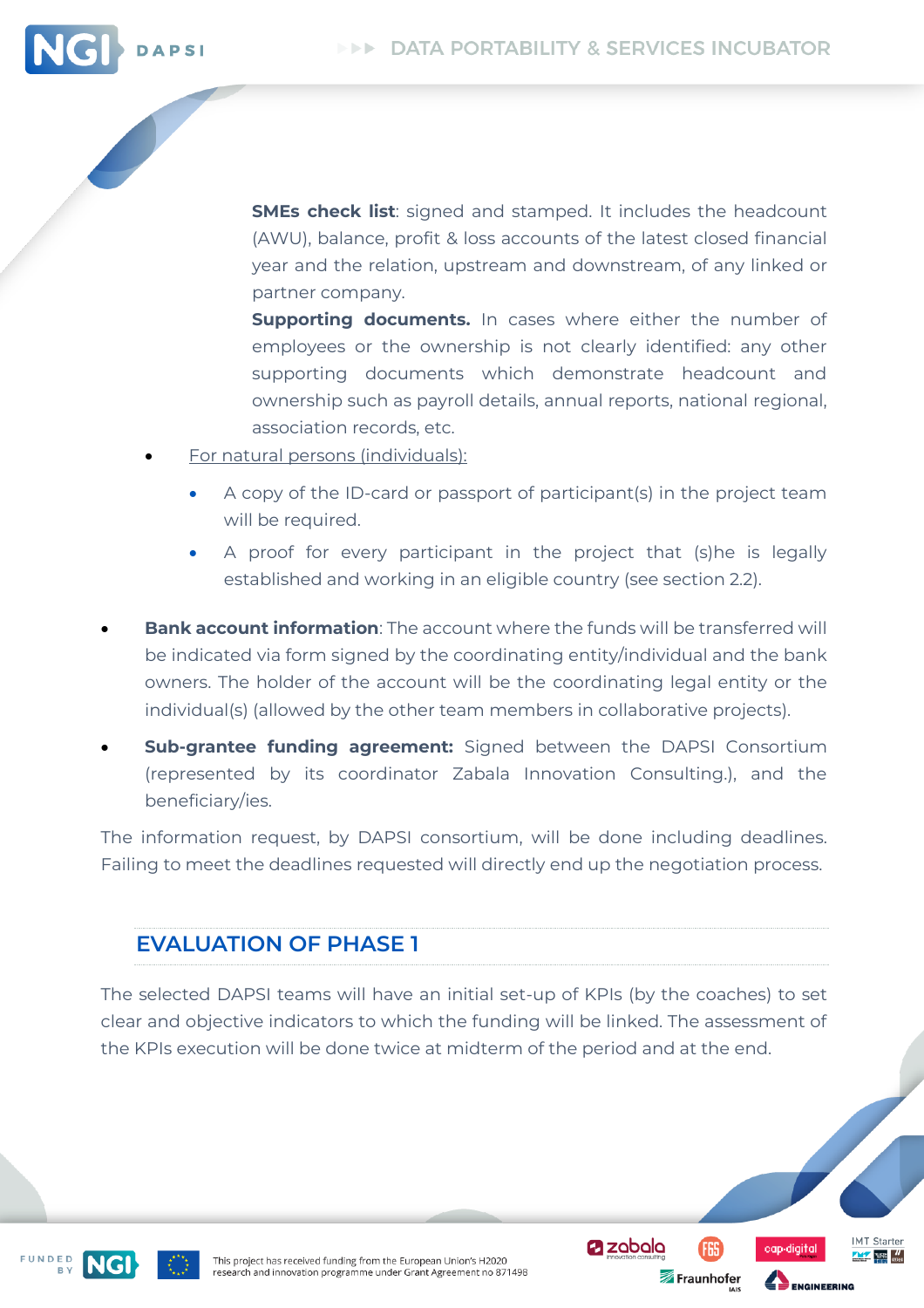

Selected teams will be requested to attend a welcome event (Kick off), devoted to knowing the DAPSI consortium, the other winning projects and the details of the participation in the programme. This event will take place at the beginning of the Phase 1, in April 2021 and its attendance is mandatory to receive the first payment. If the current pandemic situation allows (according to Health authorities recommendations) it will be physical. A virtual format will be alternatively offered if needed.

Phase 1 assessment (linked to payments):

- **In the midterm (M3),** there will be an evaluation in a remote way to follow up the progress of the teams according to the KPIs defined. The assessed KPIs will be divided in two categories: 1) Technical progress and 2) Beneficiaries engagement and attendance to activities. The mid-term assessment will be carried out by an internal coach, who will be in charge of the follow-up process of each team. To evaluate the degree of fulfilment of those KPIs, some deliverables will be asked during the project execution. **At the end of the phase 1 (M5),** there will be a new evaluation to follow up the
- progress of the teams according to the KPIs defined. Again, internal coaches will assess the KPIs in three categories: 1) Technical progress, 2) Business progress and 3) Beneficiaries engagement and attendance to activities.

#### Access to phase 2:

In M5 there will be a final face to face event during September 2021 (or virtual format if physical presence is not possible due to the COVID-19) to evaluate the teams and their initial version of the solutions.

In this event the teams will present their projects and a jury of experts will select **the best ones to progress to Phase 2**.

**Z** zobolo

Fraunhofer

**IMT** Starter

 $\frac{1}{\sqrt{2}}$  rates  $\frac{H}{\text{const}}$ 

10-diaital



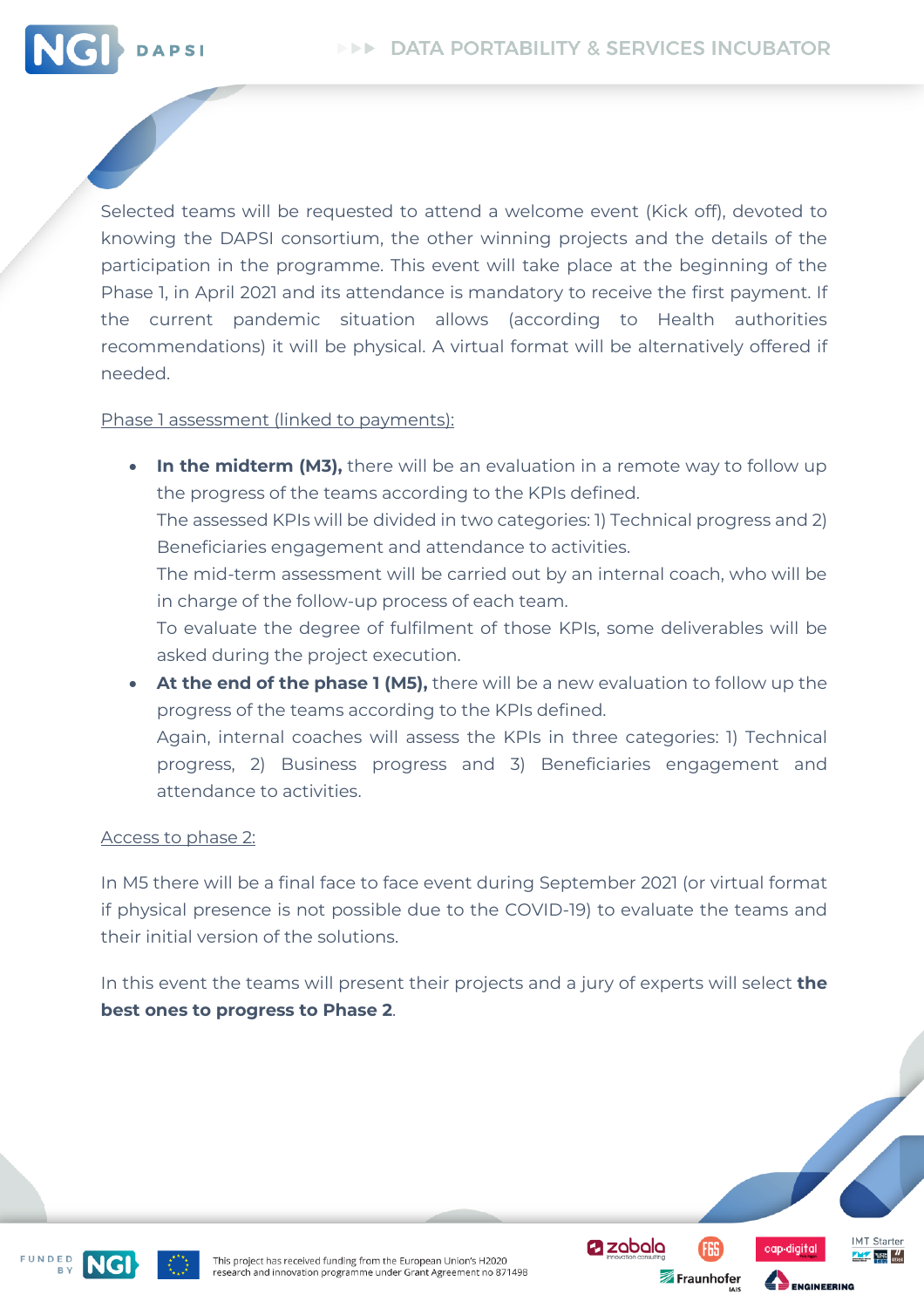

### **EVALUATION OF PHASE 2**

In addition to the fulfilment of the KPIs in Phase 2, the teams will be requested to attend a final event during January 2022. This event will be used to evaluate the teams on a face to face basis. The teams will present a demo/MVP/service of the solution implemented, the research carried out and their business idea.

A panel of judges consisting of the DAPSI Advisory Board members (and consortium partners), who are experts in the field of Data Portability will assess the teams to release the final payment. As well, the assessment of the coaches will be also considered.

### **MAIN REQUIREMENTS AS PART OF THE EVALUATION**

To monitor the progress and proper evolution of the teams and accomplishment of KPIs, some requirements are defined (tentative list to be revised and refined before the programme starts):

- Online presence in the training webinars and associated deliverables that could be requested after some of the trainings.
- Online attendance to individual business mentoring: total of three sessions.
- Physical/virtual presence during 2-3 meetings (kick-off at the beginning of Phase 1, Phase 1 final review, Phase 2 final review).
- Delivery of reports/deliverables included in the proposal work plan to evaluate the fulfilment of technical KPIs.

**Z** zabala

Fraunhofer

MT Starter

 $\frac{1}{\sqrt{2}}$  rates  $\frac{H}{\text{const}}$ 

ENGINEERING

Any other report requested by coaches, needed for the assessment.



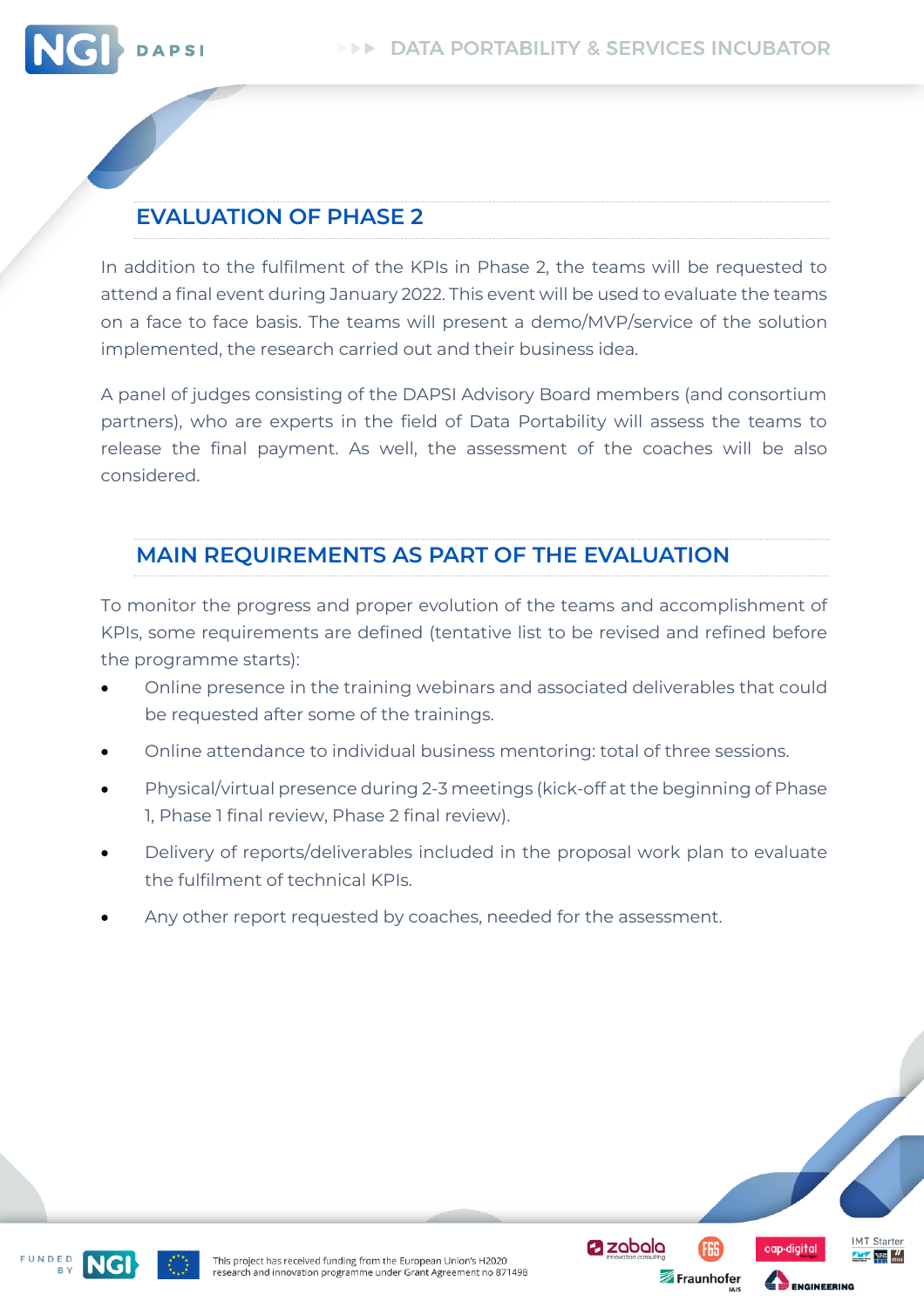

# <span id="page-21-0"></span>**4FINANCIAL SUPPORT PROVIDED**

Selected teams will become part of DAPSI programme and will go through an exhaustive sequential process which will last 9 months and will be composed of 2 phases. Payments will be done in 4 instalments based on concrete results and the amounts will vary depending on the type of team (See Section 2.1 Type of Beneficiaries). Applicants participating as **natural persons will get a maximum of 37,5k€ for one individual and 75k€ for groups of two or more individuals. Legal entities could obtain up to 150k€.**

#### PHASE 1

- Beginning of the implementation and First payment: This will be done, subject to two conditions:
	- o The signature of the sub-grant agreement by the beneficiary where the detailed proposal and work plan to be implemented will be included and committed.
	- o The attendance to a welcome event where teams, partners and coaches will know each other (attendance mandatory).

A first payment of 20% will be released once the two conditions are met.

During the welcome event, each team will know the KPIs to be achieved during the first weeks of the Phase 1 and assessed for the following payments. These KPIs could be different for each team and are related on the project to be implemented by each beneficiary. These KPIs will measure the technological advance, the progress in the business strategy if any, but also the commitment and involvement of the teams (i.e. attending periodic call meetings with the coaches, meeting the deadlines for reporting, etc).

Mid-term review and second payment: By the end of month 3 of the phase and at the end of the implementation period, the coaches will assess the KPI's percentage of execution of the project evaluating some mandatory deliverables to present. A 50-100% completion of the KPIs will unlock the total of the second





**Z** zabala Fraunhofer



**IMT** Starter

 $\frac{1}{\sqrt{2}}$  rates  $\frac{H}{\text{const}}$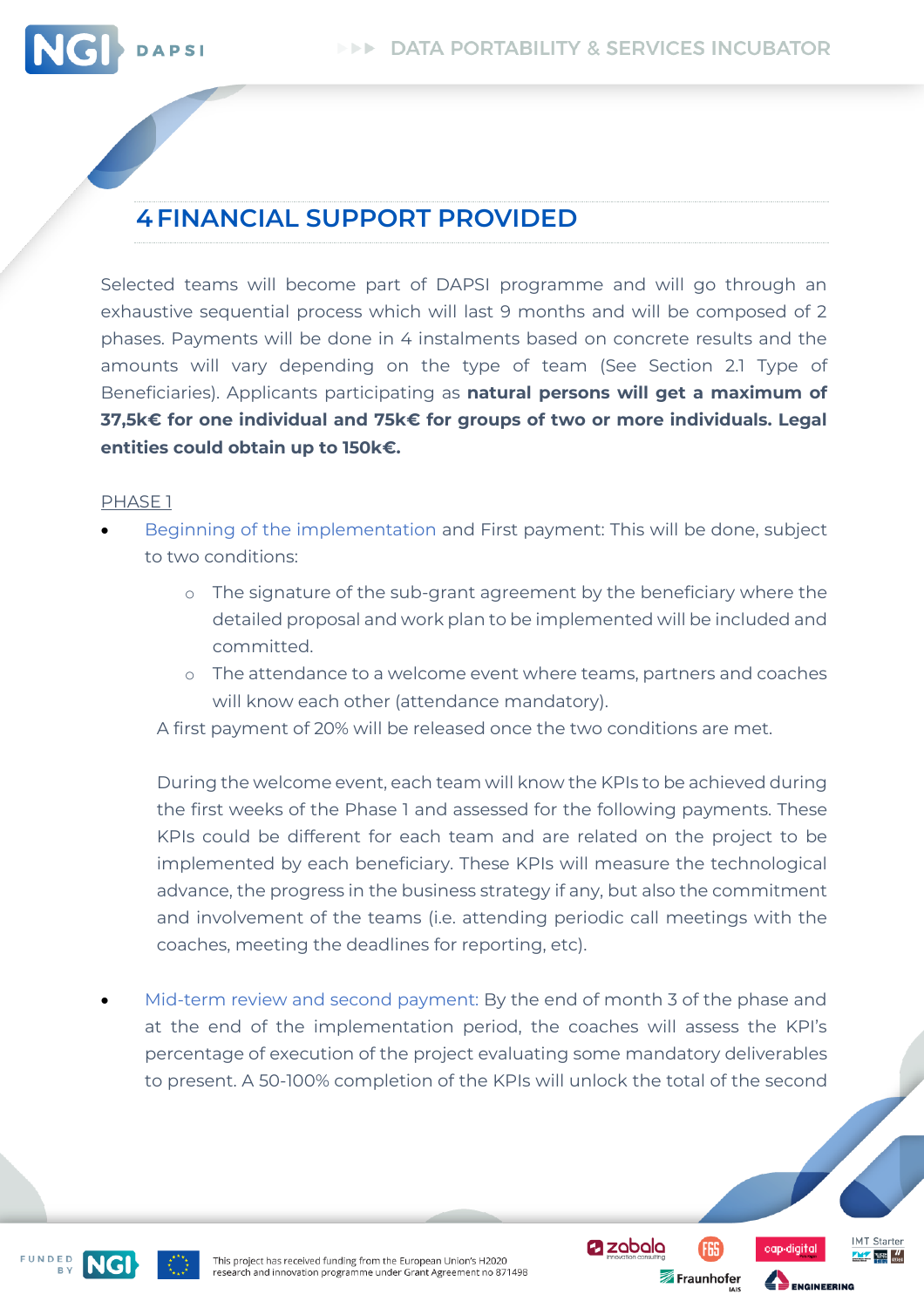

payment A lower completion of the tasks will launch the proportional payment. If the KPIs are met by less than a 25% the payment will be retained until the end of the phase when this will be released (full or partially) according to the KPIs completion.

Final review and third payment: Following the same logic as before, teams will be paid according to their overall completion of KPIs. Only in the case of an underperformance below of a 25% the team will be disqualified, and no further payment released. This will be paid at the end of Phase 1, after the attendance to the face to face event organised in September 2021 (attendance mandatory).

#### PHASE 2:

Final review and final payment: Teams will be paid according to their overall completion of KPIs and attendance and presentation in the final event. Only in the case of an underperformance below of a 25% the team will be disqualified, and no further payment released.

|                                                                                  | Phase 1       |                |               | Phase 2       | <b>Total</b> |
|----------------------------------------------------------------------------------|---------------|----------------|---------------|---------------|--------------|
|                                                                                  | First payment | Second payment | Third payment | Final payment |              |
| One natural person                                                               | 7.500€        | 10.000 €       | 7.500€        | 12.500 €      | 37.500€      |
| natural<br>Group<br>of<br>persons                                                | 15.000 €      | 20.000€        | 15.000 €      | 25.000 €      | 75.000€      |
| Legal Entity(ies) or<br>combination of<br>legal entity(ies) and<br>individual(s) | 30.000€       | 40.000€        | 30.000€       | 50.000€       | 150.000 €    |

#### Summary of funding per type of beneficiary (example of maximum amounts):

Detailed payment schedule and payment conditions will be settled in the Sub-grant Agreement.

In the case of projects with **multiple beneficiaries, the payments will be done to the coordinator**. The coordinator must distribute the payments between the beneficiaries and will be done according to the conditions set in the Consortium Agreement, signed by all the beneficiaries, previous to the signature of this Subgrantee Agreement.

FUNDED



**Z** zabala Fraunhofer



**IMT** Starter

 $\frac{1}{\sqrt{2}}$  rates  $\frac{H}{\text{const}}$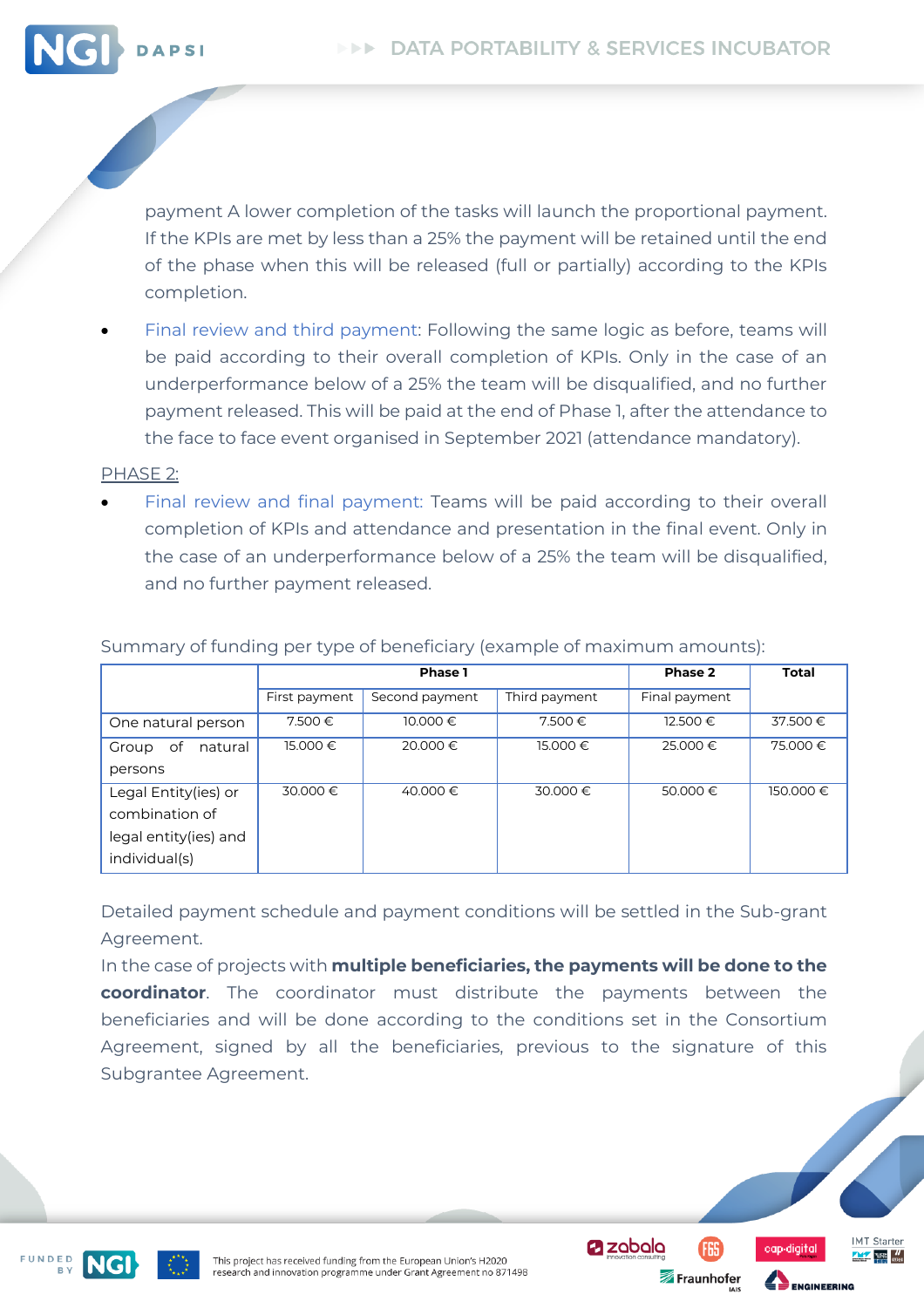



#### FIGURE 2: DAPSI MAIN MILESTONES AND PAYMENTS

### <span id="page-23-1"></span><span id="page-23-0"></span>**4.1 ORIGIN OF THE FUNDS**

Any selected proposer will sign a dedicated Sub-Grantee Funding Agreement with the DAPSI project coordinator (on behalf of DAPSI Consortium). The funds attached to the Sub-Grantee Funding Agreement come directly from the funds of the European Project DAPSI, and the DAPSI consortium is managing the funds according to the Grant Agreement Number 871498 signed with the European Commission.

As will be indicated in the Sub-Grantee Funding Agreement, this relation between the sub-grantees and the European Commission through DAPSI project carries a set of obligations to the sub-grantees with the European Commission. It is the task of the sub-grantees to accomplish them, and of the DAPSI consortium partners to inform about them.





This project has received funding from the European Union's H2020 research and innovation programme under Grant Agreement no 871498 **Øzobolo** F6S

Fraunhofer



**ENGINEERING** 

**IMT Starter**  $\frac{1}{\sqrt{2}}$  rases  $\frac{1}{\sqrt{2}}$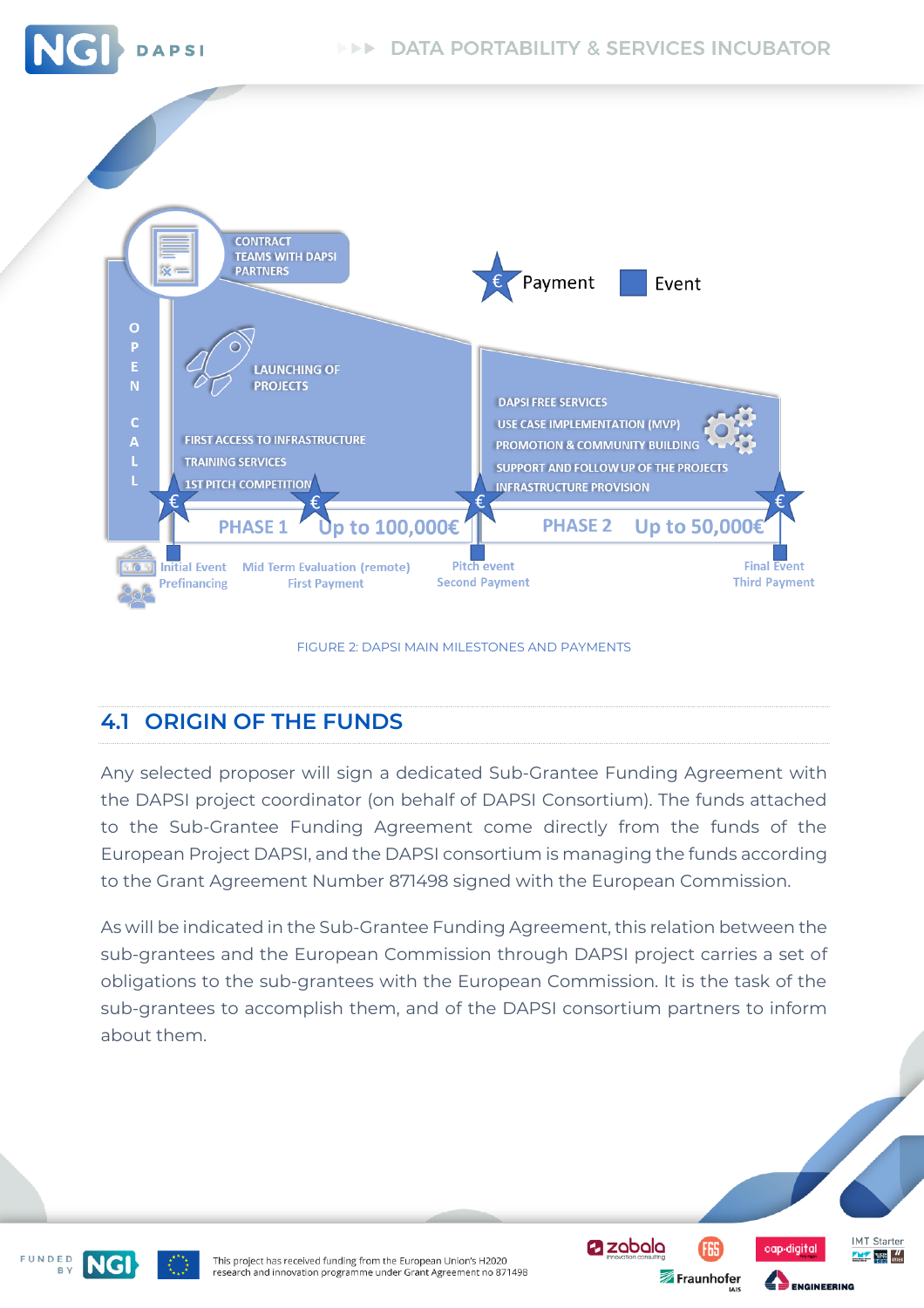

# <span id="page-24-0"></span>**5 PREPARATION AND SUBMISSION OF PROPOSALS**

The submission will be done through the F6S platform [\(https://www.f6s.com/\)](https://www.f6s.com/) which is directly linked from DAPSI website. The applicants are required to register a profile at FS6 to be able to submit a proposal. The documents that will be submitted are:

• **Application form:** administrative questions **to be completed directly in the F6S** platform. Moreover, some general questions for statistic purpose and tick boxes to be clicked by the third parties confirming they have read the conditions and agree with the conditions defined in this document.

In addition, an ANNEX III (optional) will be uploaded in case that more than 3 applicants participate as individuals (natural persons) or/and more than 3 applicants participate as organisations (legal entities) filled with the information about the applicant(s) that do not fit in the application form.

• **Proposal description:** document in **PDF format** containing the description of the project, **to be uploaded in the F6S form**. It will include different sections: (1) Overview of the proposal, (2) Excellence/Innovation, (3) Expertise and Excellence of the proposed team, (4) Project Planning and Value for money.

The project proposals must strictly adhere to the [template](https://dapsi.ngi.eu/wp-content/uploads/DAPSI_proposal_template_Call2.docx) provided by DAPSI consortium via F6S platform, which defines sections and the overall length. Participants are requested to carefully read and follow the instructions in the form. Evaluators will be instructed not to consider extra material in the evaluation.

Additional material, which has not been specifically requested in the online application form, will not be considered for the evaluation of the proposals.

It is strongly recommended not to wait until the last minute to submit the proposal. Failure of the proposal to arrive in time for any reason, including communications delays, automatically leads to rejection of the submission. The time of receipt of the message as recorded by the submission system will be definitive.

DAPSI offers a dedicated support channel available for proposers at **dapsi@ngi.eu** for requests or inquiries about the submission system or the call itself. Those received AFTER the closure time of the call will neither be considered nor answered.

FUNDED



This project has received funding from the European Union's H2020 research and innovation programme under Grant Agreement no 871498 **Z** zabala

Fraunhofer

**IMT** Starter

 $\frac{H}{\sqrt{2}}$  rates  $\frac{H}{\text{const}}$ 

an-diaital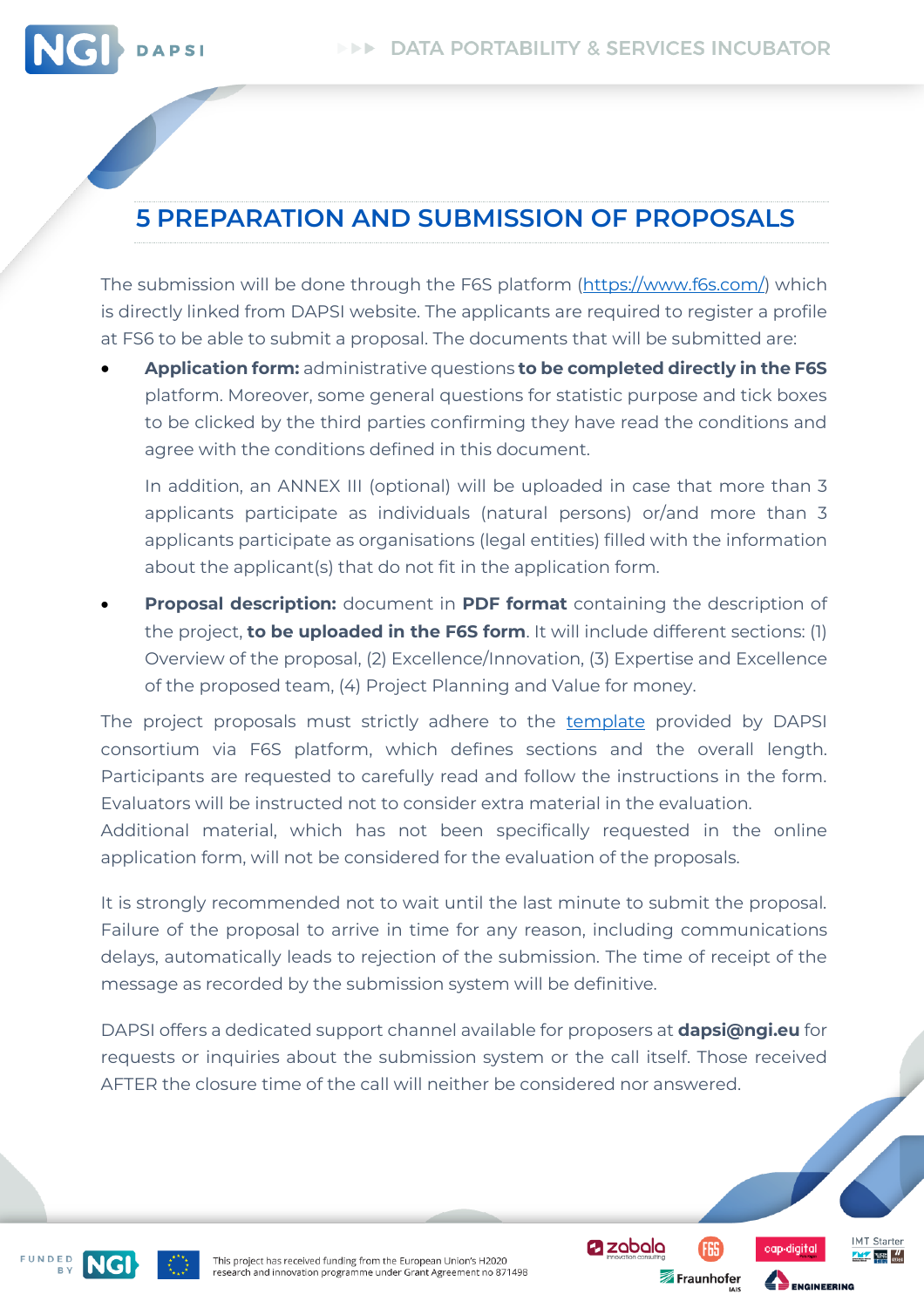

# <span id="page-25-0"></span>**6 APPLICANTS COMMUNICATION FLOW**

### <span id="page-25-1"></span>**6.1 GENERAL COMMUNICATION PROCEDURE**

The applicants will receive the communications after each step of the evaluation process indicating if they passed or not. A communication will be also sent to applicants rejected, including the reasons for the exclusion.

### <span id="page-25-2"></span>**6.2 APPEAL PROCEDURE**

If, at any stage of the evaluation process, the applicant considers that there has been a shortcoming in the way the proposal has been evaluated that may affect the final decision on whether to fund it or not; or if the applicant believes the results of the eligibility checks are incorrect and have failed to comply with the rules of the Open Call; and that her/his interests have been prejudiced as a result, the following appeal procedure is available.

If there is clear evidence of a shortcoming that could affect the eventual funding decision, it is possible that all or part of the proposal will be re-evaluated.

Please note:

- This procedure is concerned with the evaluation and/or eligibility checking process. The consortium will not call into question the scientific or technical judgement of appropriately qualified experts.
- A re-evaluation will only be carried out if there is evidence of a shortcoming that affects the final decision on whether to fund it or not. This means, for example, that a problem relating to one evaluation criterion will not lead to a re-evaluation if a proposal has failed anyway on other criteria.
- The evaluation score following any re-evaluation will be regarded as definitive. It may be lower than the original score.

FUNDED



**Z** zabala Fraunhofer



**ENGINEERING** 

**IMT** Starter  $\frac{1}{\sqrt{2}}$  rates  $\frac{H}{\sqrt{2}}$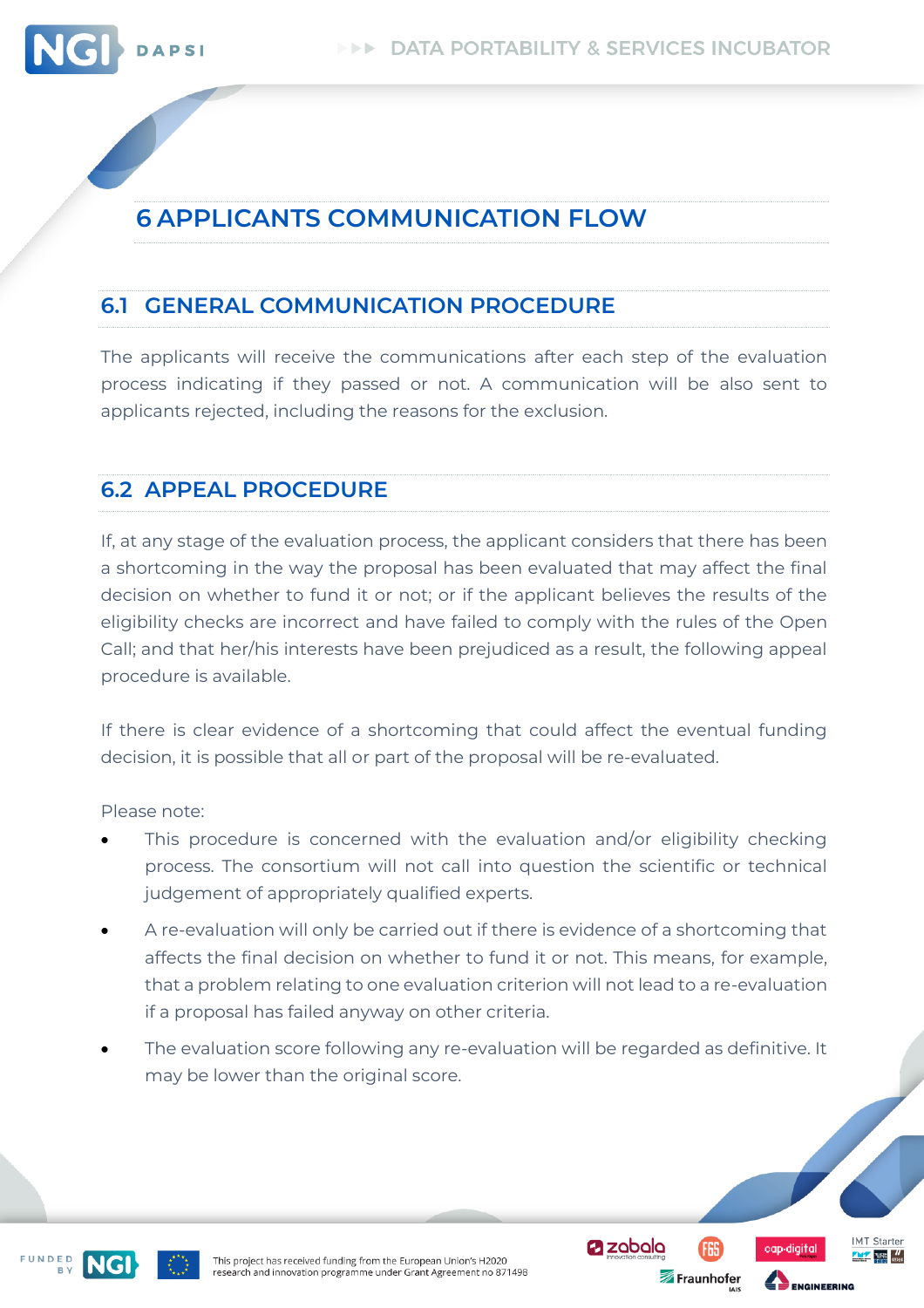

A complaint should be drawn up in English and submitted by email to: *dapsi@ngi.eu.* Any complaint made should include:

- contact details,
- the subject of the complaint,
- information and evidence regarding the alleged breach.

Anonymous complaints or those not providing the mentioned information will not be considered.

Complaints should also be made within five (calendar) days since the evaluation results are sent to the applicants.

As a general rule, the DAPSI Team will investigate the complaints with a view to arriving at a decision to issue a formal notice or to close the case within no more than twenty days from the date of reception of the complaint, provided that all required information has been submitted by the complainant. Where this time limit is exceeded, the DAPSI Team will inform the complainant by email.

If a definitive response cannot be given at that stage, this reply will indicate when a definitive response will be provided. The DAPSI consortium does not undertake to engage in any further discussion about the evaluation of your proposal beyond the definitive response.

Only one request for appeal per proposal will be considered by the consortium.

Finally, the consortium counts on your cooperation not to send in speculative requests for re-evaluation. Unless there is clear evidence of a shortcoming, there will be no follow-up or re-evaluation.

**Z** zabala

Fraunhofer

**IMT** Starter

 $\frac{1}{\sqrt{2}}$  rates  $\frac{H}{\sqrt{2}}$ 

**ENGINEERING** 

FUNDED

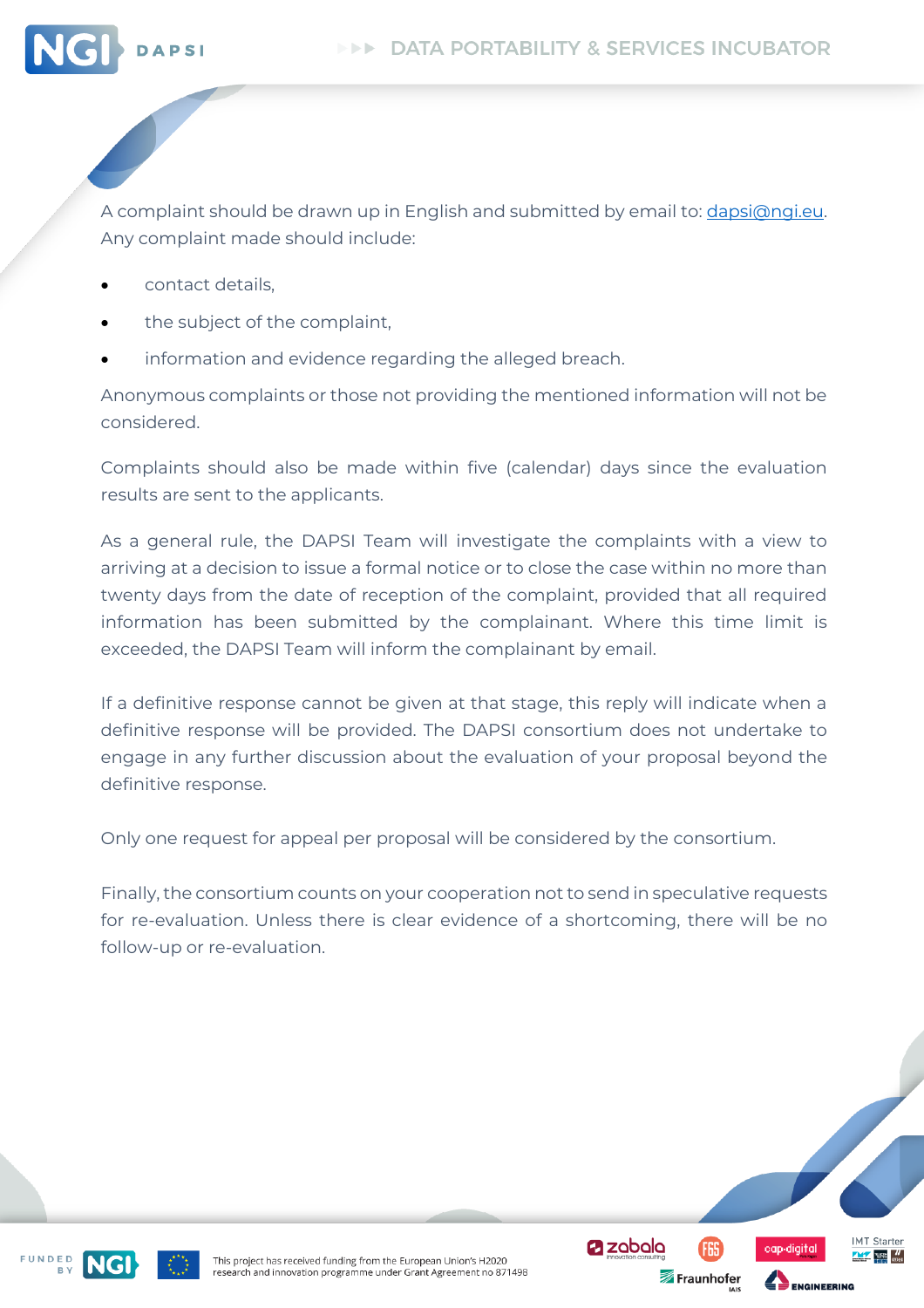

# <span id="page-27-0"></span>**7 TECHNICAL SERVICES AND INFRASTRUCTURES**

Selected participants will receive support with the following services:

- **Data related services:** To help the teams being up to date with the most recent technologies, several online and on-site tutorial sessions will be set up. Experts will provide with in-depth "sprint" courses, so that DAPSI teams will receive highquality lessons about a very specific topic.
- **Business support services:** To support the teams to exploit their use cases and successfully reach the market, different trainings and sessions with mentors will be organised. Depending on the team profile, aspects such as Value Proposition, pitching or IPR (among others) will be explored.
- **Access to Infrastructure:** All the teams selected for the incubation programme will have access to the FIWARE Lab Infrastructure. The FIWARE Lab infrastructure provides an enhanced OpenStack-based cloud environment plus a rich set of open standard APIs that make it easier to process and analyse Big Data and real-time media or incorporate advanced features for user interaction. FIWARE includes a set of open source software technologies, the Generic Enabler (GEs), whose specifications are open (publicly and royalty-free). Each GE is associated to one or more Generic Enabler Implementations (GEi) which are platform products which implement a given GE specification.





an-diaital

ENGINEERING

**Z** zabala

**IMT** Starter

 $\frac{1}{\sqrt{2}}$  rates  $\frac{H}{\sqrt{2}}$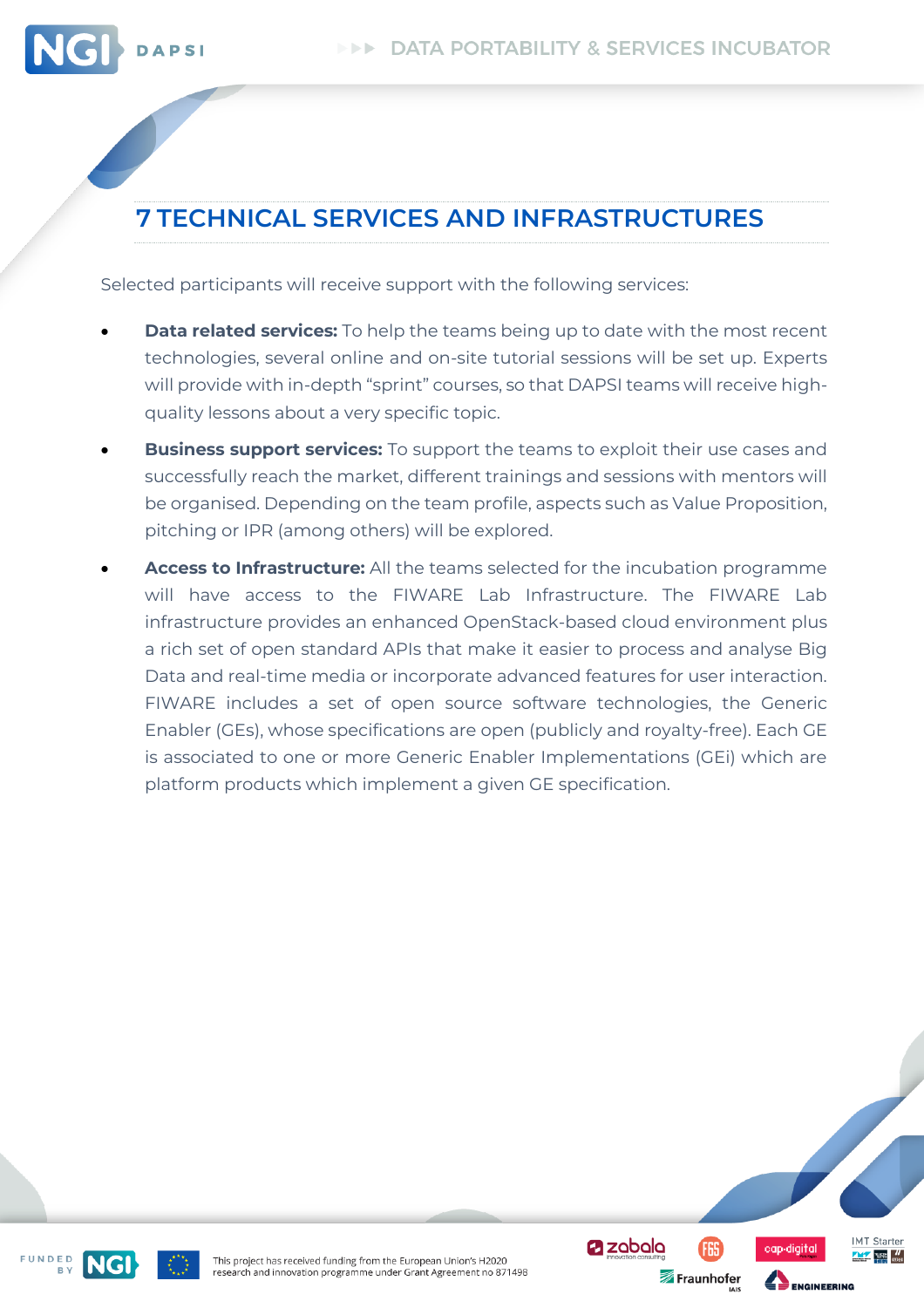<span id="page-28-0"></span>

#### <span id="page-28-1"></span>**8.1 IPR OWNERSHIP OF THE SUB-GRANTED PROJECTS**

The ownership of all IPR created by the beneficiaries, via the DAPSI funding, will remain with them. Results are owned by the Party that generates them. The Sub-Grant Agreement will introduce provisions concerning joint ownership of the results of the sub-granted projects.

<span id="page-28-2"></span>This will be assessed and negotiated case by case.

#### **8.2 COMMUNICATION OBLIGATIONS**

There are no IPR obligations toward the European Commission (EC). However, any communication or publication of the beneficiaries shall clearly indicate that the project has received funding from the European Union and the DAPSI programme, therefore displaying the EU and logo on all printed and digital material, including websites and press releases. Moreover, beneficiaries will agree that certain information regarding the projects selected for funding can be used by DAPSI consortium for communication purposes.

### <span id="page-28-3"></span>**8.3 DATA EXCHANGE WITH OTHER NGI PROJECTS**

To check and avoid double funding and confirm the operational capacity of a project, DAPSI consortium will share the needed information (such as entities names and project details (abstract or the full proposal)) with other NGI RIAs projects for the only purpose already mentioned.





This project has received funding from the European Union's H2020 research and innovation programme under Grant Agreement no 871498 **a** zabala Fraunhofer **IMT** Starter

 $\frac{1}{\sqrt{2}}$  where  $\frac{1}{\sqrt{2}}$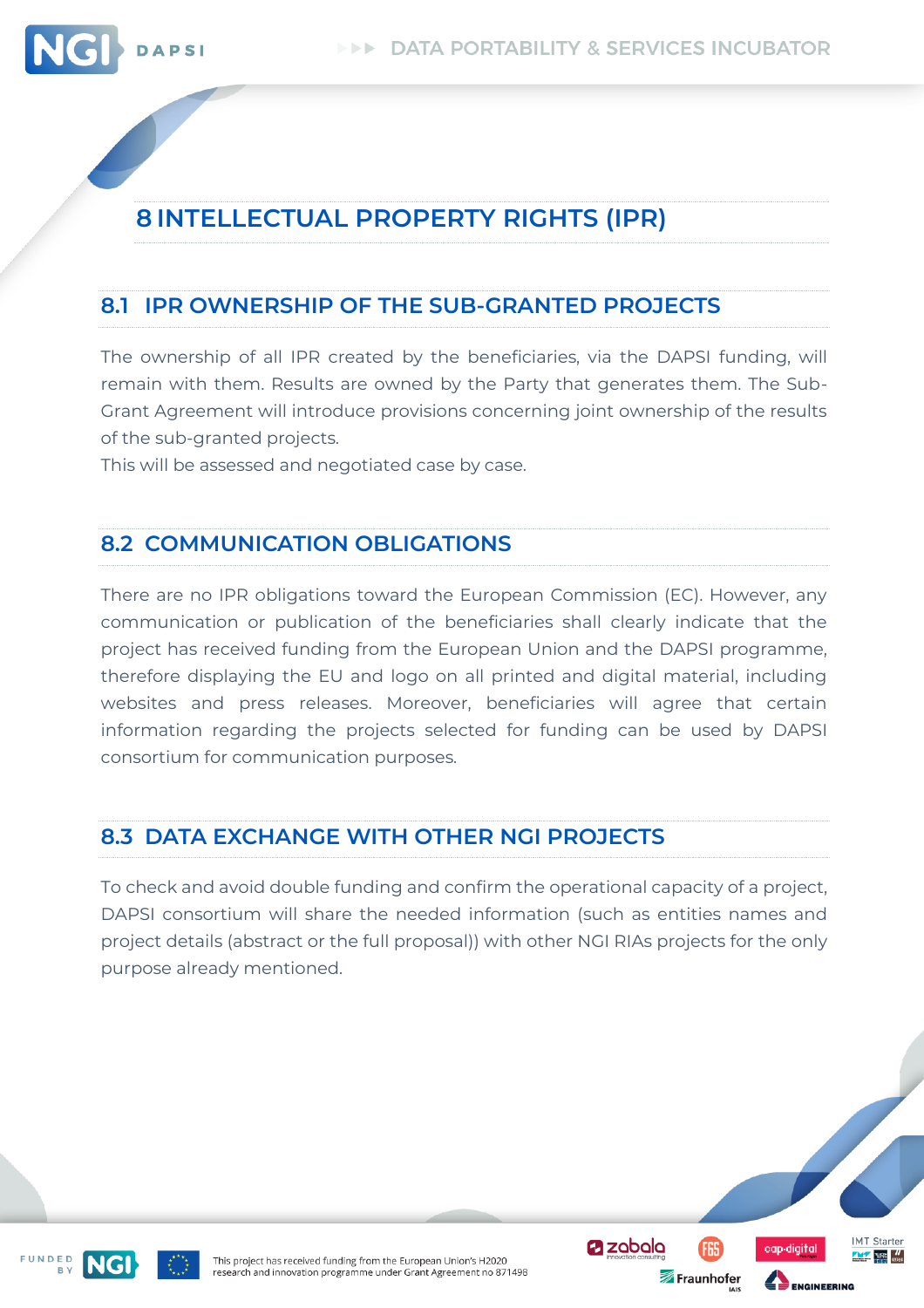

# <span id="page-29-0"></span>**9 SUPPORT FOR THE APPLICANTS**

For more information about the DAPSI Open Call, please check the Frequently Asked Questions (FAQs) section included at https://www.dapsi.ngi.eu/faq.

For further information on the Open Call, in case of any doubts regarding the eligibility rules, the information that is to be provided in the Application Form, or if you encountered technical issues or problems with the Application Form, please contact DAPSI Technical Helpdesk email: [dapsi@ngi.eu.](mailto:dapsi@ngi.eu)





**@zabala** 

FGS

Fraunhofer

ap-diaital

ENGINEERING

**IMT** Starter

 $\frac{1}{\sqrt{2}}$  rates  $\frac{1}{2}$